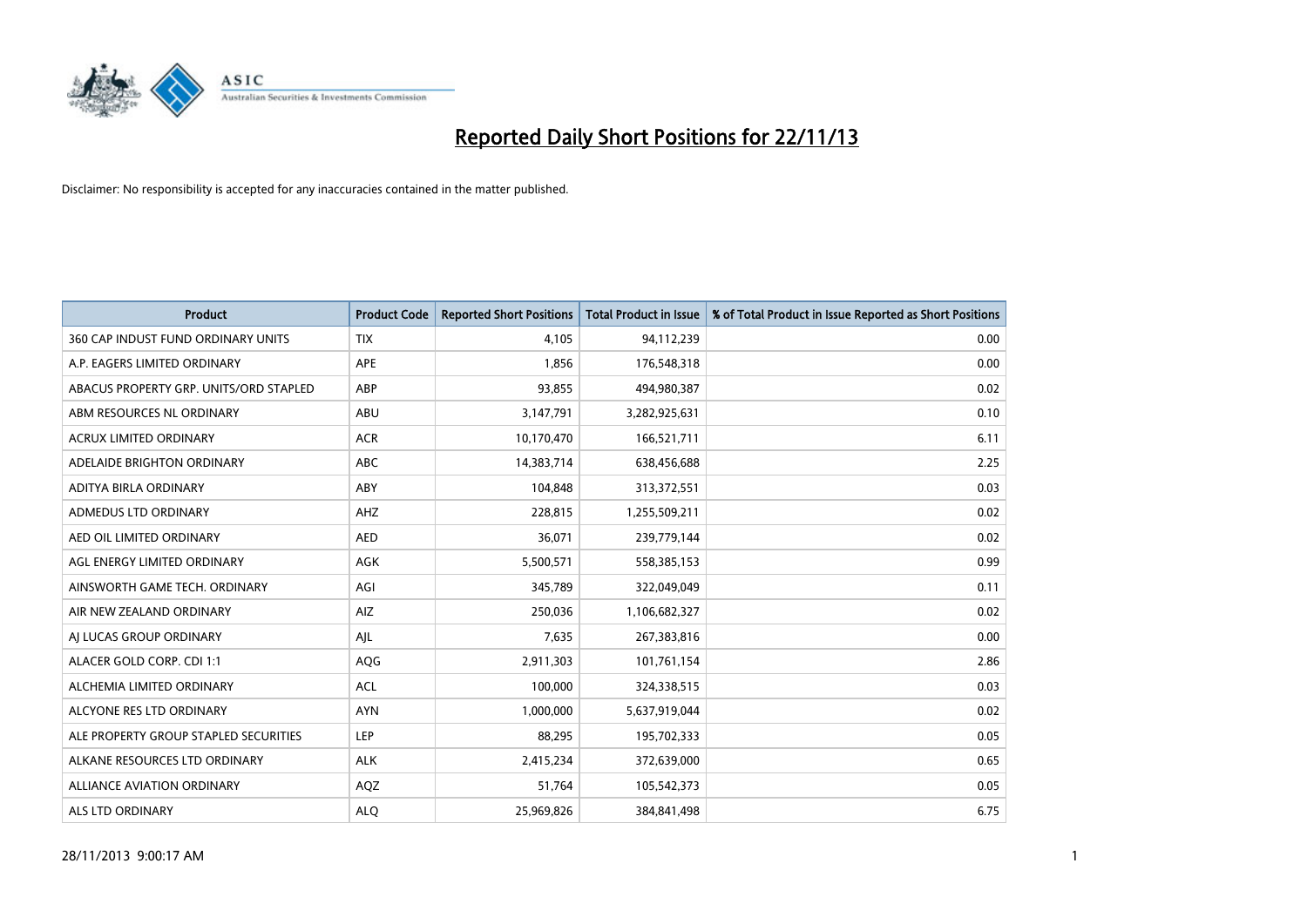

| <b>Product</b>                          | <b>Product Code</b> | <b>Reported Short Positions</b> | <b>Total Product in Issue</b> | % of Total Product in Issue Reported as Short Positions |
|-----------------------------------------|---------------------|---------------------------------|-------------------------------|---------------------------------------------------------|
| ALTIUM LIMITED ORDINARY                 | <b>ALU</b>          | 19,510                          | 112,857,012                   | 0.02                                                    |
| ALTONA MINING LTD ORDINARY              | <b>AOH</b>          | 481,534                         | 532,184,704                   | 0.09                                                    |
| ALUMINA LIMITED ORDINARY                | <b>AWC</b>          | 172,241,558                     | 2,806,225,615                 | 6.14                                                    |
| AMALGAMATED HOLDINGS ORDINARY           | AHD                 | 20,679                          | 157,809,687                   | 0.01                                                    |
| AMCOM TELECOMM, ORDINARY                | AMM                 | 1,087,646                       | 244,557,101                   | 0.44                                                    |
| AMCOR LIMITED ORDINARY                  | AMC                 | 3,811,857                       | 1,206,684,923                 | 0.32                                                    |
| AMP LIMITED ORDINARY                    | AMP                 | 29,684,641                      | 2,957,737,964                 | 1.00                                                    |
| AMPELLA MINING ORDINARY                 | <b>AMX</b>          | 340,644                         | 248,000,493                   | 0.14                                                    |
| ANSELL LIMITED ORDINARY                 | <b>ANN</b>          | 6,983,491                       | 130,648,660                   | 5.35                                                    |
| ANTARES ENERGY LTD ORDINARY             | <b>AZZ</b>          | 185,362                         | 255,000,000                   | 0.07                                                    |
| ANZ BANKING GRP LTD ORDINARY            | ANZ                 | 7,763,865                       | 2,743,664,614                 | 0.28                                                    |
| APA GROUP STAPLED SECURITIES            | APA                 | 14,785,677                      | 835,750,807                   | 1.77                                                    |
| APN NEWS & MEDIA ORDINARY               | <b>APN</b>          | 15,572,445                      | 661,526,586                   | 2.35                                                    |
| AQUARIUS PLATINUM. ORDINARY             | <b>AOP</b>          | 6,794,118                       | 486,851,336                   | 1.40                                                    |
| AQUILA RESOURCES ORDINARY               | <b>AQA</b>          | 13,710,314                      | 411,804,442                   | 3.33                                                    |
| ARAFURA RESOURCE LTD ORDINARY           | ARU                 | 46,367                          | 441,270,644                   | 0.01                                                    |
| ARB CORPORATION ORDINARY                | ARP                 | 1,560,014                       | 72,481,302                    | 2.15                                                    |
| ARDENT LEISURE GROUP STAPLED SECURITIES | AAD                 | 2,091,502                       | 405,055,708                   | 0.52                                                    |
| ARENA REIT ORDINARY UNITS               | <b>ARF</b>          | 11,547                          | 206,342,963                   | 0.01                                                    |
| ARISTOCRAT LEISURE ORDINARY             | ALL                 | 9,445,040                       | 551,418,047                   | 1.71                                                    |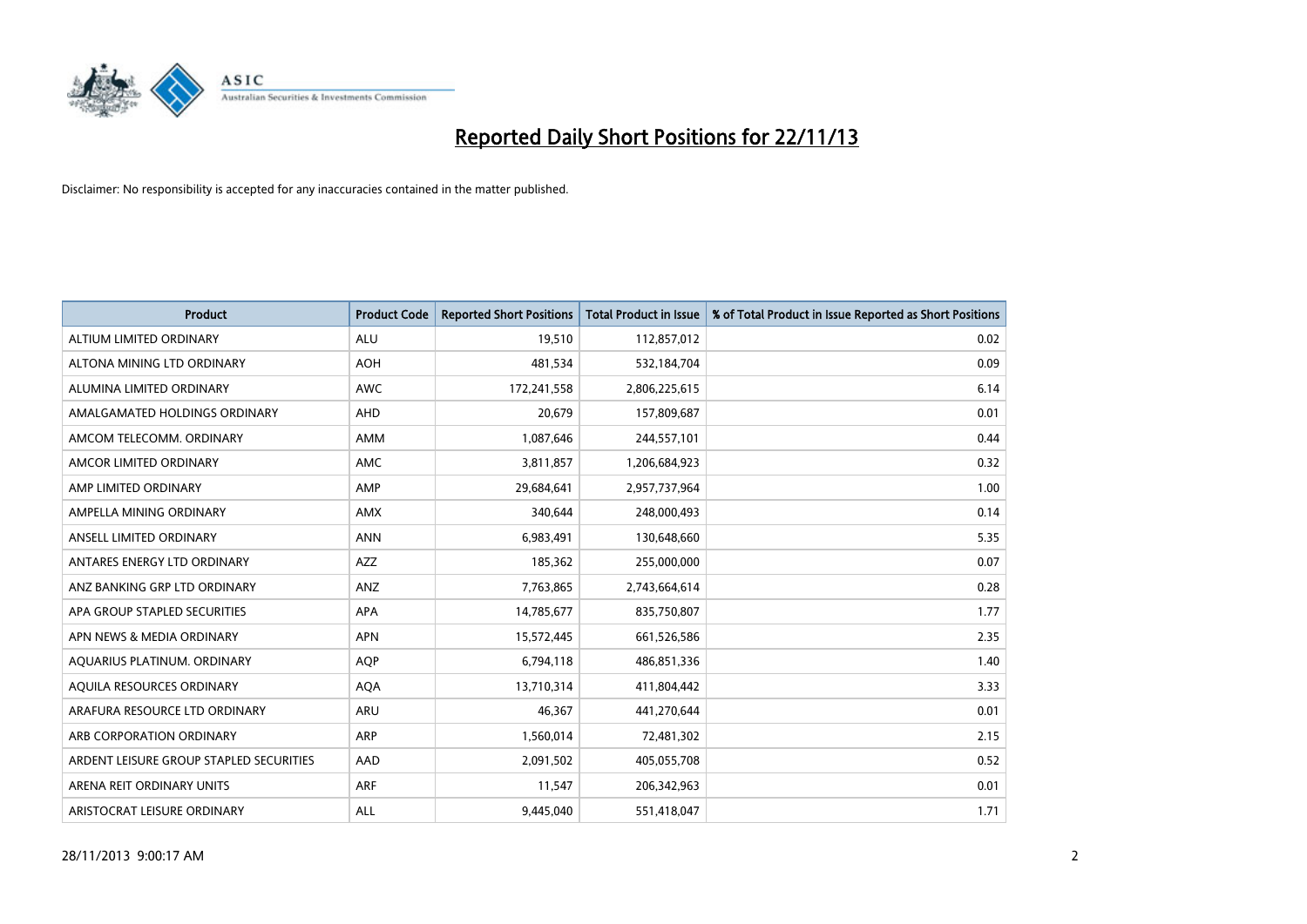

| <b>Product</b>                            | <b>Product Code</b> | <b>Reported Short Positions</b> | <b>Total Product in Issue</b> | % of Total Product in Issue Reported as Short Positions |
|-------------------------------------------|---------------------|---------------------------------|-------------------------------|---------------------------------------------------------|
| ARRIUM LTD ORDINARY                       | ARI                 | 30,296,376                      | 1,361,469,008                 | 2.23                                                    |
| ASCIANO LIMITED ORDINARY                  | <b>AIO</b>          | 8,927,029                       | 975,385,664                   | 0.92                                                    |
| ASG GROUP LIMITED ORDINARY                | <b>ASZ</b>          | 1,360,704                       | 206,720,839                   | 0.66                                                    |
| ASPEN GROUP ORD/UNITS STAPLED             | APZ                 | 217,569                         | 119,946,366                   | 0.18                                                    |
| ASTRO JAP PROP GROUP STAPLED US PROHIBIT. | AJA                 | 31,338                          | 67,211,752                    | 0.05                                                    |
| ASX LIMITED ORDINARY                      | ASX                 | 3,402,824                       | 193,595,162                   | 1.76                                                    |
| ATLANTIC LIMITED ORDINARY                 | ATI                 | 50,000                          | 154,757,339                   | 0.03                                                    |
| ATLAS IRON LIMITED ORDINARY               | <b>AGO</b>          | 77,015,238                      | 915,496,158                   | 8.41                                                    |
| AUCKLAND INTERNATION ORDINARY             | AIA                 | 8,315                           | 1,322,564,489                 | 0.00                                                    |
| AURIZON HOLDINGS LTD ORDINARY             | AZI                 | 12,259,620                      | 2,137,284,503                 | 0.57                                                    |
| AURORA OIL & GAS ORDINARY                 | AUT                 | 7,541,746                       | 448,785,778                   | 1.68                                                    |
| <b>AUSDRILL LIMITED ORDINARY</b>          | ASL                 | 21,525,667                      | 312,277,224                   | 6.89                                                    |
| AUSENCO LIMITED ORDINARY                  | AAX                 | 1,461,845                       | 123,527,574                   | 1.18                                                    |
| <b>AUSTAL LIMITED ORDINARY</b>            | ASB                 | 708,111                         | 346,007,639                   | 0.20                                                    |
| <b>AUSTBROKERS HOLDINGS ORDINARY</b>      | <b>AUB</b>          | 340                             | 59,584,580                    | 0.00                                                    |
| AUSTIN ENGINEERING ORDINARY               | ANG                 | 459,877                         | 73,164,403                    | 0.63                                                    |
| AUSTRALAND ASSETS ASSETS                  | AAZPB               | 140                             | 2,750,000                     | 0.01                                                    |
| AUSTRALAND PROPERTY STAPLED SECURITY      | ALZ                 | 2,411,114                       | 578,324,670                   | 0.42                                                    |
| AUSTRALIAN AGRICULT, ORDINARY             | AAC                 | 4,520,074                       | 532,294,404                   | 0.85                                                    |
| AUSTRALIAN EDUCATION UNITS                | <b>AEU</b>          | 1,659                           | 194,690,418                   | 0.00                                                    |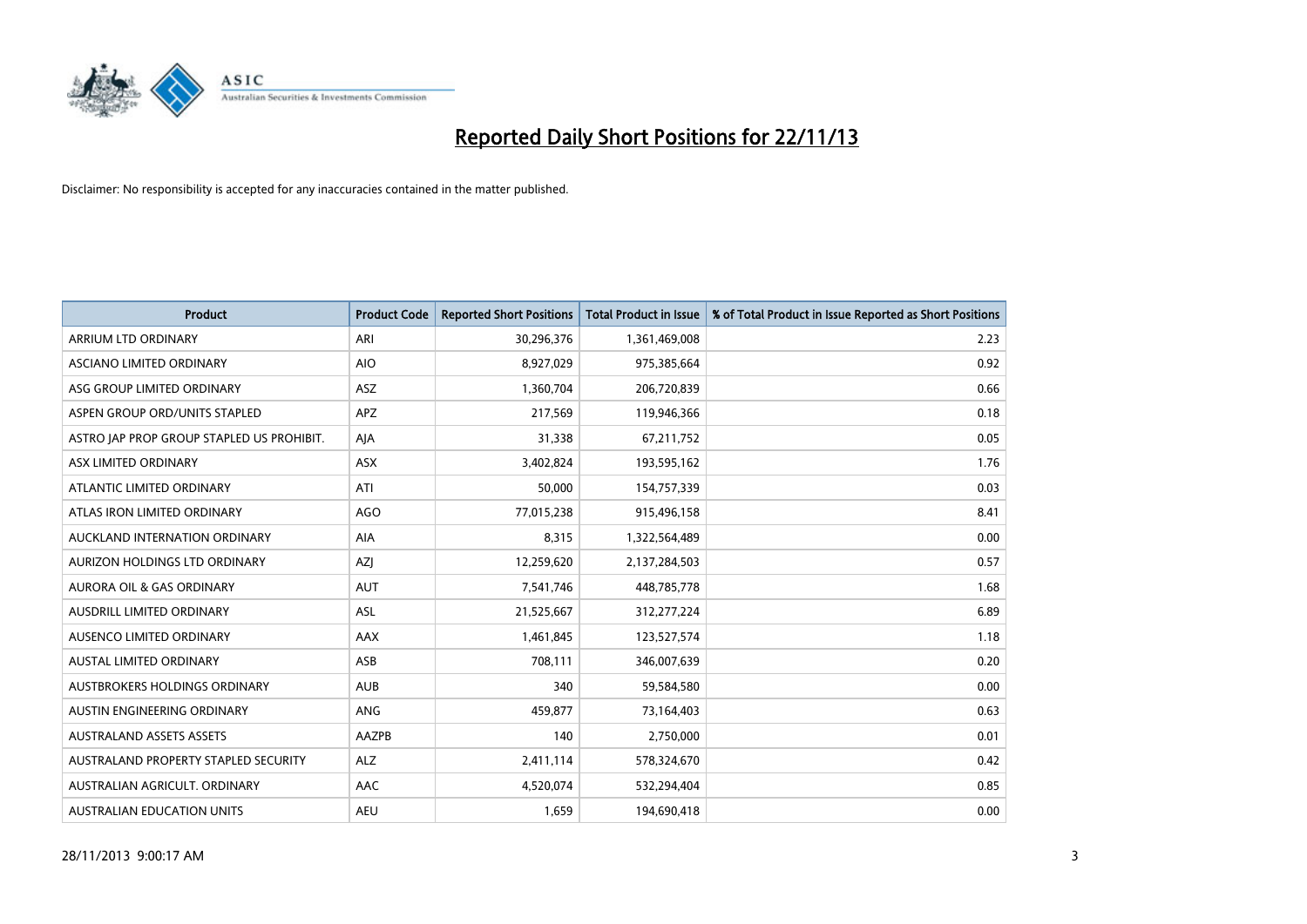

| <b>Product</b>                      | <b>Product Code</b> | <b>Reported Short Positions</b> | <b>Total Product in Issue</b> | % of Total Product in Issue Reported as Short Positions |
|-------------------------------------|---------------------|---------------------------------|-------------------------------|---------------------------------------------------------|
| AUSTRALIAN INFR LTD ORDINARY        | <b>AIX</b>          | 3,772,584                       | 620,733,944                   | 0.61                                                    |
| AUSTRALIAN PHARM. ORDINARY          | API                 | 5,093,026                       | 488,115,883                   | 1.04                                                    |
| <b>AUTOMOTIVE HOLDINGS ORDINARY</b> | <b>AHE</b>          | 352,672                         | 260,579,682                   | 0.14                                                    |
| AVJENNINGS LIMITED ORDINARY         | AVJ                 | 69,999                          | 384,423,851                   | 0.02                                                    |
| AWE LIMITED ORDINARY                | <b>AWE</b>          | 947,691                         | 522,116,985                   | 0.18                                                    |
| <b>BANDANNA ENERGY ORDINARY</b>     | <b>BND</b>          | 19,129,608                      | 528,481,199                   | 3.62                                                    |
| BANK OF QUEENSLAND. ORDINARY        | <b>BOO</b>          | 4,101,903                       | 319,809,993                   | 1.28                                                    |
| <b>BASE RES LIMITED ORDINARY</b>    | <b>BSE</b>          | 6,661,482                       | 561,840,029                   | 1.19                                                    |
| BATHURST RES NZ LTD ORDINARY        | <b>BRL</b>          | 20,001,360                      | 821,457,725                   | 2.43                                                    |
| <b>BC IRON LIMITED ORDINARY</b>     | <b>BCI</b>          | 13,222                          | 123,828,630                   | 0.01                                                    |
| BEACH ENERGY LIMITED ORDINARY       | <b>BPT</b>          | 19,217,356                      | 1,277,958,962                 | 1.50                                                    |
| BEADELL RESOURCE LTD ORDINARY       | <b>BDR</b>          | 36,430,850                      | 790,727,280                   | 4.61                                                    |
| <b>BEGA CHEESE LTD ORDINARY</b>     | <b>BGA</b>          | 434,922                         | 151,866,050                   | 0.29                                                    |
| BENDIGO AND ADELAIDE ORDINARY       | <b>BEN</b>          | 14,026,968                      | 409,961,672                   | 3.42                                                    |
| BERKELEY RESOURCES ORDINARY         | <b>BKY</b>          | 89,341                          | 179,393,323                   | 0.05                                                    |
| BETASHARES ASX RES ETF UNITS        | <b>ORE</b>          | 809,000                         | 3,020,814                     | 26.78                                                   |
| BHP BILLITON LIMITED ORDINARY       | <b>BHP</b>          | 7,933,337                       | 3,211,691,105                 | 0.25                                                    |
| <b>BILLABONG ORDINARY</b>           | <b>BBG</b>          | 18,077,962                      | 478,944,292                   | 3.77                                                    |
| <b>BIONOMICS LIMITED ORDINARY</b>   | <b>BNO</b>          | 211,505                         | 412,155,924                   | 0.05                                                    |
| BIRIMIAN GOLD LTD ORDINARY          | <b>BGS</b>          | 3,212                           | 724,981,654                   | 0.00                                                    |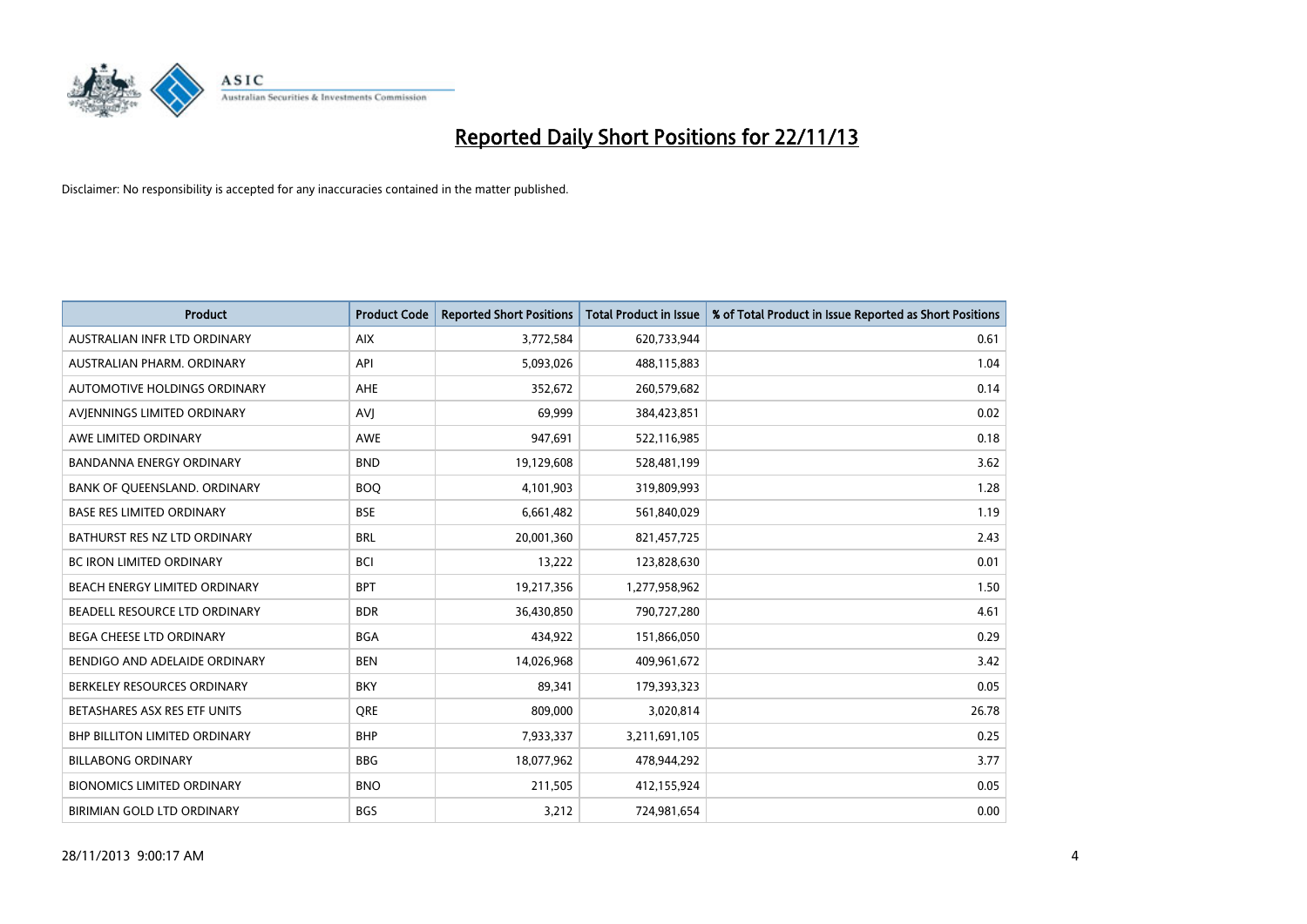

| <b>Product</b>                         | <b>Product Code</b> | <b>Reported Short Positions</b> | <b>Total Product in Issue</b> | % of Total Product in Issue Reported as Short Positions |
|----------------------------------------|---------------------|---------------------------------|-------------------------------|---------------------------------------------------------|
| <b>BLACKMORES LIMITED ORDINARY</b>     | <b>BKL</b>          | 18,107                          | 17,046,024                    | 0.11                                                    |
| BLACKTHORN RESOURCES ORD US PROHIBITED | <b>BTR</b>          | 891,964                         | 164,285,950                   | 0.54                                                    |
| <b>BLUESCOPE STEEL LTD ORDINARY</b>    | <b>BSL</b>          | 7,376,738                       | 558,733,728                   | 1.32                                                    |
| <b>BOART LONGYEAR ORDINARY</b>         | <b>BLY</b>          | 44,860,375                      | 461,163,412                   | 9.73                                                    |
| <b>BOOM LOGISTICS ORDINARY</b>         | <b>BOL</b>          | 99,999                          | 474,868,764                   | 0.02                                                    |
| BORAL LIMITED, ORDINARY                | <b>BLD</b>          | 48, 165, 487                    | 778,739,826                   | 6.19                                                    |
| <b>BRADKEN LIMITED ORDINARY</b>        | <b>BKN</b>          | 20,248,283                      | 169,240,662                   | 11.96                                                   |
| <b>BRAMBLES LIMITED ORDINARY</b>       | <b>BXB</b>          | 2,565,275                       | 1,558,844,953                 | 0.16                                                    |
| <b>BREVILLE GROUP LTD ORDINARY</b>     | <b>BRG</b>          | 2,626,434                       | 130,095,322                   | 2.02                                                    |
| <b>BRICKWORKS LIMITED ORDINARY</b>     | <b>BKW</b>          | 133,529                         | 148,038,996                   | 0.09                                                    |
| BT INVESTMENT MNGMNT ORDINARY          | <b>BTT</b>          | 462                             | 279,182,538                   | 0.00                                                    |
| <b>BUCCANEER ENERGY LTD ORDINARY</b>   | <b>BCC</b>          | 404,833                         | 2,398,671,956                 | 0.02                                                    |
| <b>BURU ENERGY ORDINARY</b>            | <b>BRU</b>          | 14,196,444                      | 298,365,707                   | 4.76                                                    |
| <b>BWP TRUST ORDINARY UNITS</b>        | <b>BWP</b>          | 2,701,987                       | 627,165,919                   | 0.43                                                    |
| <b>CABCHARGE AUSTRALIA ORDINARY</b>    | CAB                 | 16,128,738                      | 120,430,683                   | 13.39                                                   |
| CALTEX AUSTRALIA ORDINARY              | <b>CTX</b>          | 1,792,083                       | 270,000,000                   | 0.66                                                    |
| CAPE LAMBERT RES LTD ORDINARY          | <b>CFE</b>          | 19,764                          | 675,809,769                   | 0.00                                                    |
| CAPITOL HEALTH ORDINARY                | CAJ                 | 927                             | 430,799,793                   | 0.00                                                    |
| CARABELLA RES LTD ORDINARY             | <b>CLR</b>          | 100,000                         | 158,236,547                   | 0.06                                                    |
| <b>CARBON ENERGY ORDINARY</b>          | <b>CNX</b>          | 6,799                           | 1,150,931,288                 | 0.00                                                    |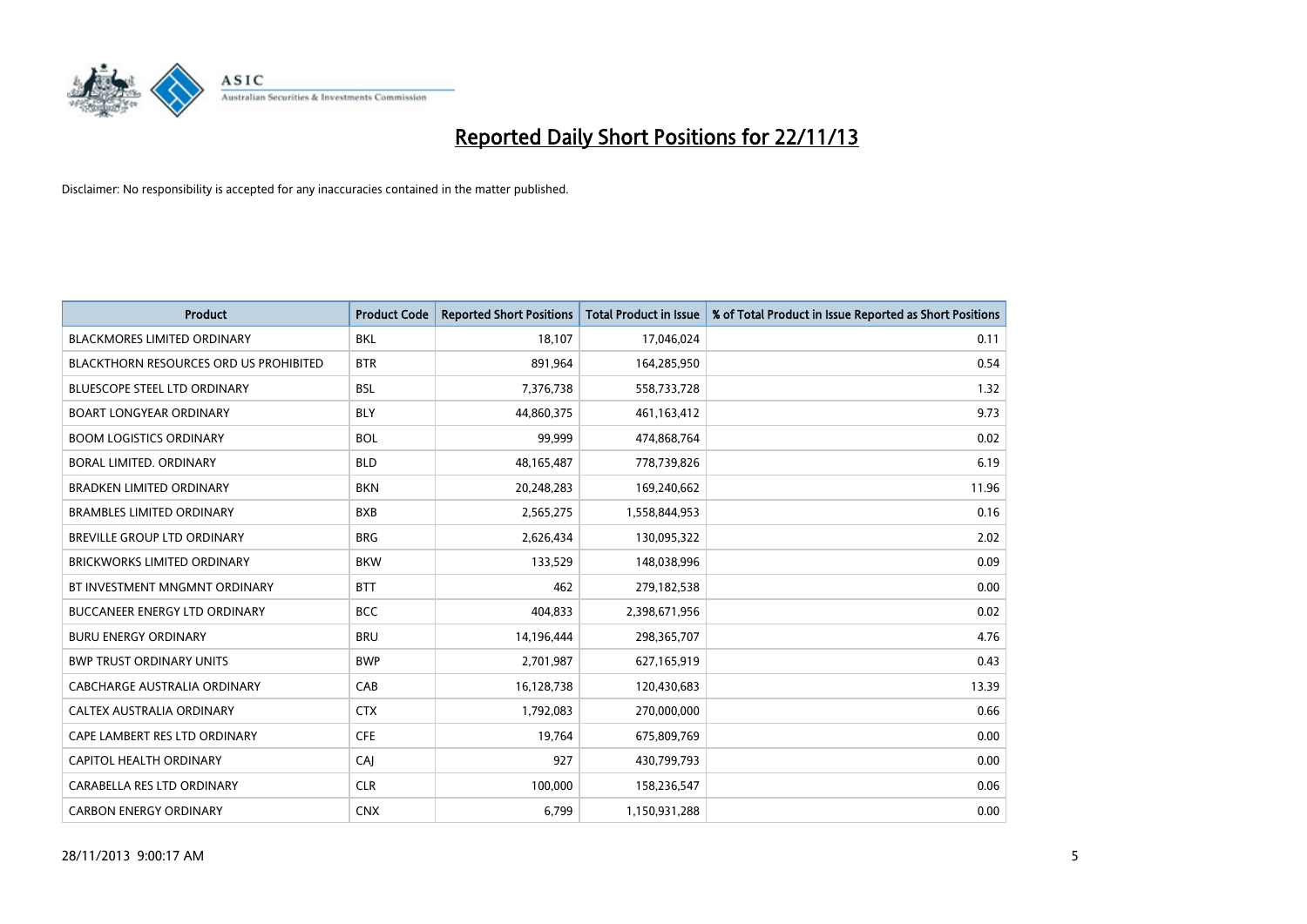

| <b>Product</b>                          | <b>Product Code</b> | <b>Reported Short Positions</b> | <b>Total Product in Issue</b> | % of Total Product in Issue Reported as Short Positions |
|-----------------------------------------|---------------------|---------------------------------|-------------------------------|---------------------------------------------------------|
| <b>CARDNO LIMITED ORDINARY</b>          | CDD                 | 7,031,292                       | 145,507,042                   | 4.83                                                    |
| <b>CARINDALE PROPERTY UNIT</b>          | <b>CDP</b>          | 1,056                           | 70,000,000                    | 0.00                                                    |
| CARNARVON PETROLEUM ORDINARY            | <b>CVN</b>          | 734                             | 937,796,875                   | 0.00                                                    |
| CARSALES.COM LTD ORDINARY               | <b>CRZ</b>          | 2,917,788                       | 237,763,965                   | 1.23                                                    |
| <b>CASH CONVERTERS ORDINARY</b>         | CCV                 | 6,576,574                       | 426,302,767                   | 1.54                                                    |
| CEDAR WOODS PROP. ORDINARY              | <b>CWP</b>          | 1,483                           | 73,732,683                    | 0.00                                                    |
| CENTRAL PETROLEUM ORDINARY              | <b>CTP</b>          | 539,941                         | 309,218,273                   | 0.17                                                    |
| CERAMIC FUEL CELLS ORDINARY             | <b>CFU</b>          | 991,102                         | 1,601,287,414                 | 0.06                                                    |
| CFS RETAIL TRUST GRP STAPLED SECURITIES | <b>CFX</b>          | 74,370,165                      | 2,858,286,690                 | 2.60                                                    |
| CHALLENGER DIV.PRO. STAPLED UNITS       | <b>CDI</b>          | 28,343                          | 214,101,013                   | 0.01                                                    |
| <b>CHALLENGER LIMITED ORDINARY</b>      | <b>CGF</b>          | 989,639                         | 530,862,585                   | 0.19                                                    |
| CHARTER HALL GROUP STAPLED US PROHIBIT. | <b>CHC</b>          | 312,225                         | 309,118,171                   | 0.10                                                    |
| <b>CHARTER HALL RETAIL UNITS</b>        | <b>COR</b>          | 11,025,240                      | 341,843,880                   | 3.23                                                    |
| <b>CHORUS LIMITED ORDINARY</b>          | CNU                 | 668,605                         | 396,369,767                   | 0.17                                                    |
| CITIGOLD CORP LTD ORDINARY              | <b>CTO</b>          | 153,427                         | 1,352,907,765                 | 0.01                                                    |
| <b>CLOUGH LIMITED ORDINARY</b>          | <b>CLO</b>          | 1,429,895                       | 777,438,039                   | 0.18                                                    |
| COAL OF AFRICA LTD ORDINARY             | <b>CZA</b>          | 426                             | 1,048,368,613                 | 0.00                                                    |
| <b>COALSPUR MINES LTD ORDINARY</b>      | <b>CPL</b>          | 8,287,370                       | 641,394,435                   | 1.29                                                    |
| COCA-COLA AMATIL ORDINARY               | <b>CCL</b>          | 17,438,776                      | 763,590,249                   | 2.28                                                    |
| <b>COCHLEAR LIMITED ORDINARY</b>        | <b>COH</b>          | 8,845,285                       | 57,062,020                    | 15.50                                                   |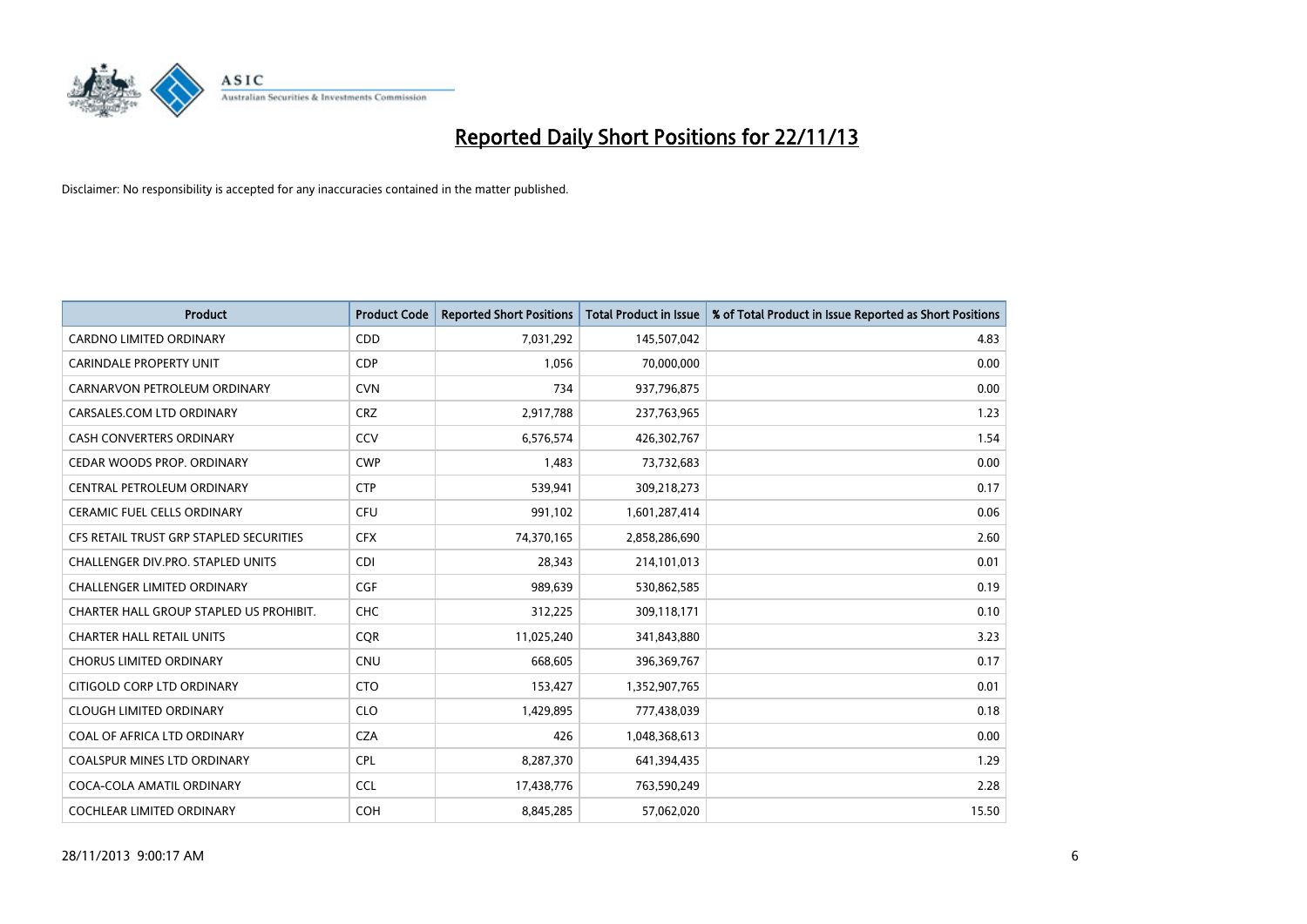

| <b>Product</b>                           | <b>Product Code</b> | <b>Reported Short Positions</b> | <b>Total Product in Issue</b> | % of Total Product in Issue Reported as Short Positions |
|------------------------------------------|---------------------|---------------------------------|-------------------------------|---------------------------------------------------------|
| <b>COCKATOO COAL ORDINARY</b>            | <b>COK</b>          | 14,750,312                      | 886,294,158                   | 1.66                                                    |
| <b>CODAN LIMITED ORDINARY</b>            | <b>CDA</b>          | 824.438                         | 176,969,924                   | 0.47                                                    |
| <b>COFFEY INTERNATIONAL ORDINARY</b>     | <b>COF</b>          | 18,921                          | 255,833,165                   | 0.01                                                    |
| <b>COKAL LTD ORDINARY</b>                | <b>CKA</b>          | 376,530                         | 471,103,926                   | 0.08                                                    |
| <b>COLLECTION HOUSE ORDINARY</b>         | <b>CLH</b>          | 1,020,636                       | 128,969,148                   | 0.79                                                    |
| COMMONWEALTH BANK, ORDINARY              | <b>CBA</b>          | 5,666,927                       | 1,611,928,836                 | 0.35                                                    |
| <b>COMMONWEALTH PROP ORDINARY UNITS</b>  | <b>CPA</b>          | 12,681,049                      | 2,347,003,413                 | 0.54                                                    |
| <b>COMPASS RESOURCES ORDINARY</b>        | <b>CMR</b>          | 7,472                           | 1,403,744,100                 | 0.00                                                    |
| COMPUTERSHARE LTD ORDINARY               | <b>CPU</b>          | 11,913,971                      | 556,203,079                   | 2.14                                                    |
| <b>COOPER ENERGY LTD ORDINARY</b>        | <b>COE</b>          | 470,181                         | 329,235,509                   | 0.14                                                    |
| <b>CORP TRAVEL LIMITED ORDINARY</b>      | <b>CTD</b>          | 265,821                         | 78,246,245                    | 0.34                                                    |
| CORP TRAVEL LIMITED RIGHTS 09-JAN-14 DEF | <b>CTDR</b>         | 3,311                           | 11,592,036                    | 0.03                                                    |
| <b>CREDIT CORP GROUP ORDINARY</b>        | CCP                 | 31,954                          | 46,131,882                    | 0.07                                                    |
| <b>CROMWELL PROP STAPLED SECURITIES</b>  | <b>CMW</b>          | 11,849,267                      | 1,721,483,143                 | 0.69                                                    |
| <b>CROWE HORWATH AUS ORDINARY</b>        | <b>CRH</b>          | 684,083                         | 273,005,429                   | 0.25                                                    |
| <b>CROWN RESORTS LTD ORDINARY</b>        | <b>CWN</b>          | 1,124,907                       | 728,394,185                   | 0.15                                                    |
| <b>CSG LIMITED ORDINARY</b>              | <b>CSV</b>          | 135,305                         | 278,973,075                   | 0.05                                                    |
| <b>CSL LIMITED ORDINARY</b>              | <b>CSL</b>          | 650,097                         | 487,190,331                   | 0.13                                                    |
| <b>CSR LIMITED ORDINARY</b>              | <b>CSR</b>          | 30,822,340                      | 506,000,315                   | 6.09                                                    |
| <b>CUDECO LIMITED ORDINARY</b>           | CDU                 | 9,476,675                       | 205,017,174                   | 4.62                                                    |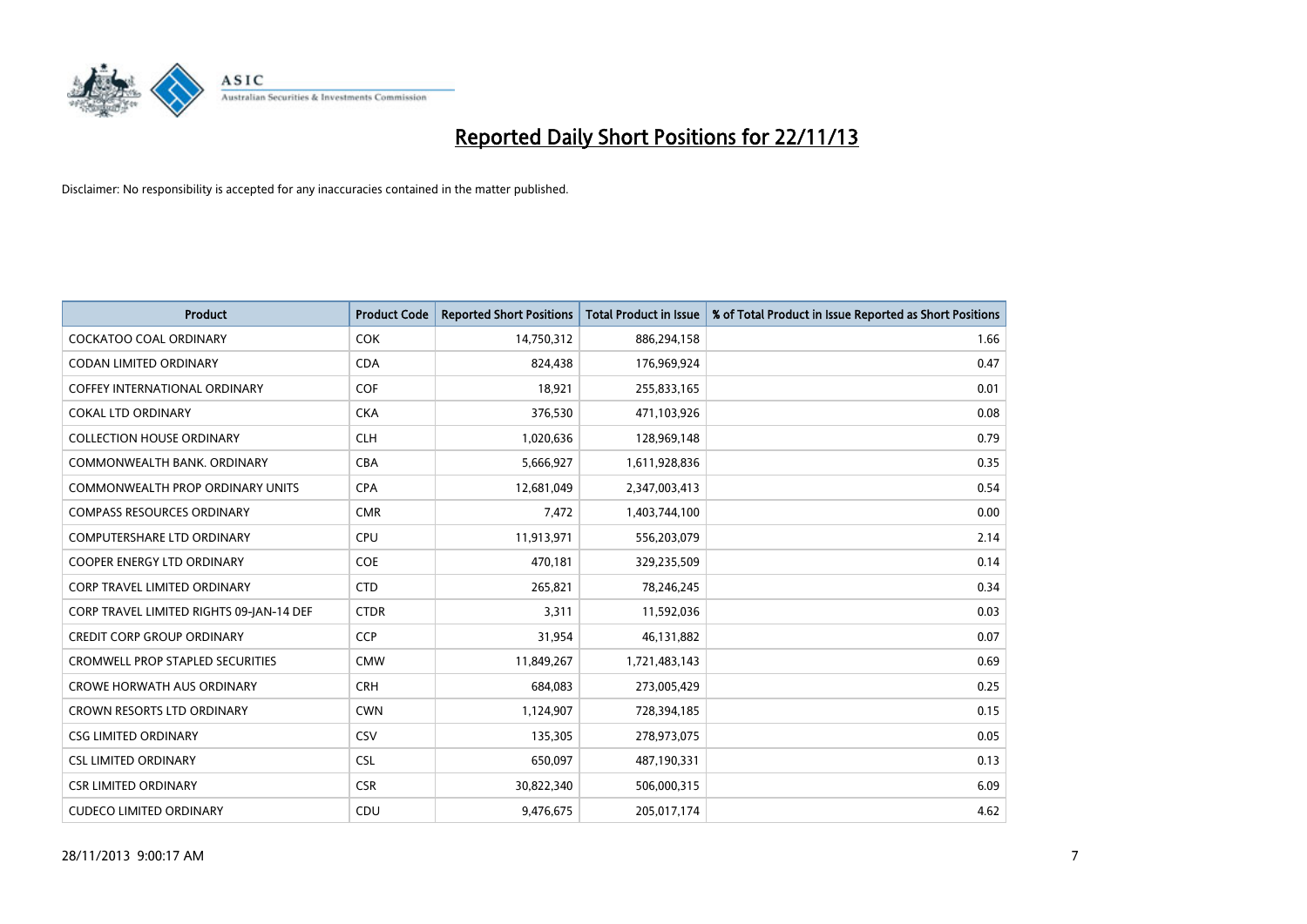

| <b>Product</b>                             | <b>Product Code</b> | <b>Reported Short Positions</b> | <b>Total Product in Issue</b> | % of Total Product in Issue Reported as Short Positions |
|--------------------------------------------|---------------------|---------------------------------|-------------------------------|---------------------------------------------------------|
| <b>CUDECO LIMITED RIGHTS 04-DEC-13 DEF</b> | <b>CDUR</b>         | 716,814                         | 34,169,529                    | 2.10                                                    |
| DART ENERGY LTD ORDINARY                   | <b>DTE</b>          | 6,264,055                       | 1,108,251,519                 | 0.57                                                    |
| DATA#3 LIMITED ORDINARY                    | <b>DTL</b>          | 621,860                         | 153,974,950                   | 0.40                                                    |
| DAVID JONES LIMITED ORDINARY               | <b>DIS</b>          | 48,619,337                      | 537,137,845                   | 9.05                                                    |
| <b>DECMIL GROUP LIMITED ORDINARY</b>       | <b>DCG</b>          | 3,864,660                       | 168,657,794                   | 2.29                                                    |
| DEEP YELLOW LIMITED ORDINARY               | <b>DYL</b>          | 100,002                         | 1,612,407,567                 | 0.01                                                    |
| DEVINE LIMITED ORDINARY                    | <b>DVN</b>          | 68,414                          | 158,730,556                   | 0.04                                                    |
| DEXUS PROPERTY GROUP STAPLED UNITS         | <b>DXS</b>          | 23,075,772                      | 4,628,228,426                 | 0.50                                                    |
| DISCOVERY METALS LTD ORDINARY              | <b>DML</b>          | 11,332,100                      | 560,034,418                   | 2.02                                                    |
| DOMINO PIZZA ENTERPR ORDINARY              | <b>DMP</b>          | 781,063                         | 85,915,713                    | 0.91                                                    |
| DONACO INTERNATIONAL ORDINARY              | <b>DNA</b>          | 3,886,205                       | 371,731,146                   | 1.05                                                    |
| DOWNER EDI LIMITED ORDINARY                | <b>DOW</b>          | 13,077,039                      | 434,734,970                   | 3.01                                                    |
| DRAGON MINING LTD ORDINARY                 | <b>DRA</b>          | 50,000                          | 88,840,613                    | 0.06                                                    |
| DRILLSEARCH ENERGY ORDINARY                | <b>DLS</b>          | 13,561,796                      | 430,465,895                   | 3.15                                                    |
| DUET GROUP STAPLED US PROHIBIT.            | <b>DUE</b>          | 14,628,070                      | 1,237,195,531                 | 1.18                                                    |
| DULUXGROUP LIMITED ORDINARY                | <b>DLX</b>          | 560,927                         | 377,019,430                   | 0.15                                                    |
| <b>DWS LTD ORDINARY</b>                    | <b>DWS</b>          | 630,205                         | 132,362,763                   | 0.48                                                    |
| ECHO ENTERTAINMENT ORDINARY                | <b>EGP</b>          | 15,797,007                      | 825,672,730                   | 1.91                                                    |
| <b>ELDERS LIMITED ORDINARY</b>             | <b>ELD</b>          | 19,886,311                      | 455,013,329                   | 4.37                                                    |
| ELEMENTAL MINERALS ORDINARY                | <b>ELM</b>          | 176,299                         | 303,263,391                   | 0.06                                                    |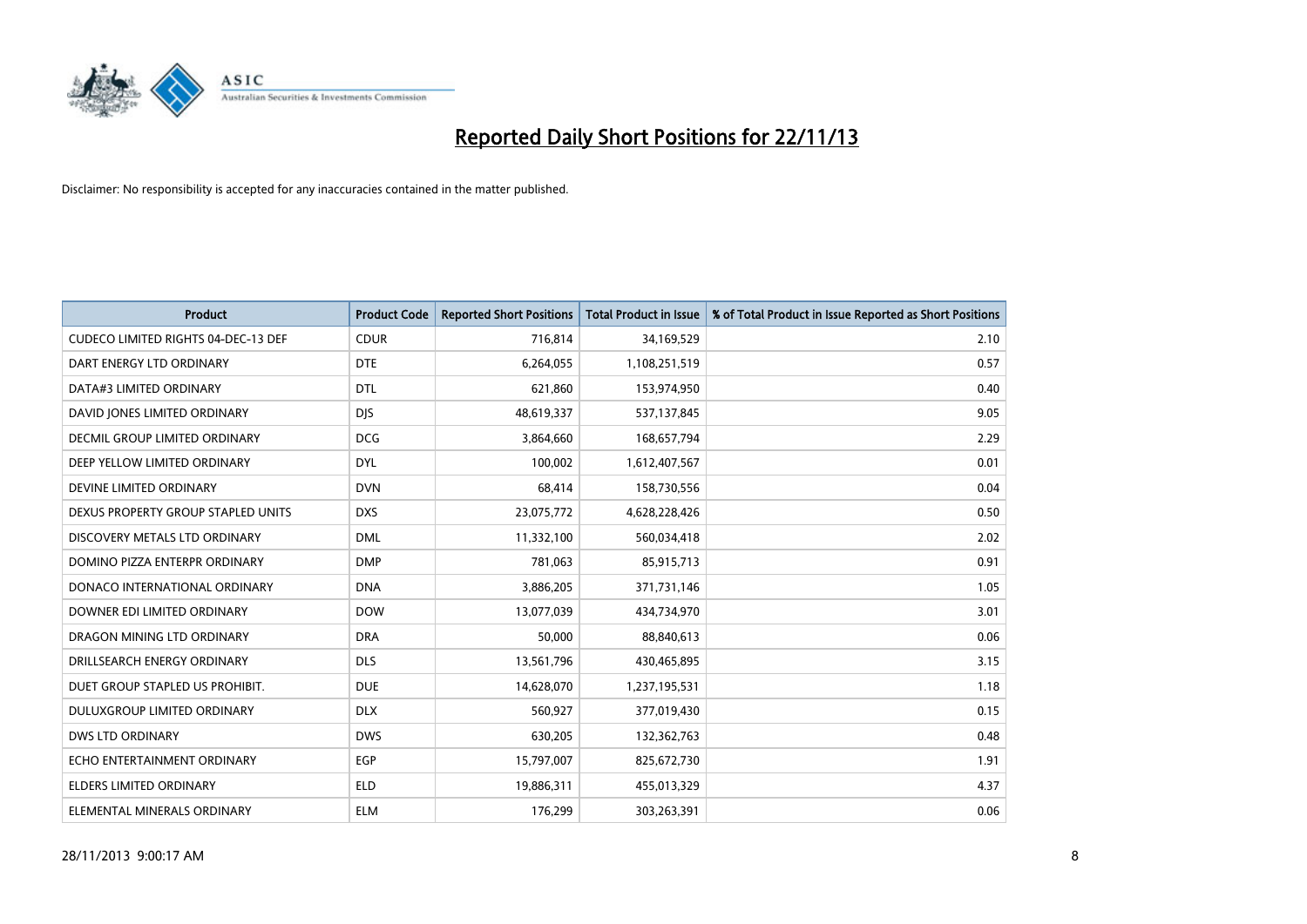

| <b>Product</b>                         | <b>Product Code</b> | <b>Reported Short Positions</b> | <b>Total Product in Issue</b> | % of Total Product in Issue Reported as Short Positions |
|----------------------------------------|---------------------|---------------------------------|-------------------------------|---------------------------------------------------------|
| <b>EMECO HOLDINGS ORDINARY</b>         | <b>EHL</b>          | 12,217,470                      | 599,675,707                   | 2.04                                                    |
| <b>ENDEAVOUR MIN CORP CDI 1:1</b>      | <b>EVR</b>          | 347,471                         | 83,273,218                    | 0.42                                                    |
| <b>ENERGY RESOURCES ORDINARY 'A'</b>   | <b>ERA</b>          | 10,520,711                      | 517,725,062                   | 2.03                                                    |
| ENERGY WORLD CORPOR. ORDINARY          | <b>EWC</b>          | 47,046,928                      | 1,734,166,672                 | 2.71                                                    |
| <b>ENVESTRA LIMITED ORDINARY</b>       | <b>ENV</b>          | 5,046,467                       | 1,796,808,474                 | 0.28                                                    |
| EQUATORIAL RES LTD ORDINARY            | EQX                 | 8                               | 121,885,353                   | 0.00                                                    |
| ERM POWER LIMITED ORDINARY             | <b>EPW</b>          | 230,099                         | 209,188,914                   | 0.11                                                    |
| ESERVGLOBAL LIMITED ORDINARY           | ESV                 | 8,078,867                       | 249,045,997                   | 3.24                                                    |
| EVOLUTION MINING LTD ORDINARY          | <b>EVN</b>          | 19,721,973                      | 708,652,367                   | 2.78                                                    |
| FAIRFAX MEDIA LTD ORDINARY             | <b>FXI</b>          | 271,004,968                     | 2,351,955,725                 | 11.52                                                   |
| FANTASTIC HOLDINGS ORDINARY            | <b>FAN</b>          | 5,002                           | 103,068,398                   | 0.00                                                    |
| <b>FAR LTD ORDINARY</b>                | <b>FAR</b>          | 24,205,420                      | 2,499,846,742                 | 0.97                                                    |
| FEDERATION CNTRES ORD/UNIT STAPLED SEC | <b>FDC</b>          | 2,430,083                       | 1,427,641,565                 | 0.17                                                    |
| FISHER & PAYKEL H. ORDINARY            | <b>FPH</b>          | 846,849                         | 546,916,627                   | 0.15                                                    |
| FKP PROPERTY GROUP STAPLED SECURITIES  | <b>FKP</b>          | 16,082,798                      | 421,673,507                   | 3.81                                                    |
| FLEETWOOD CORP ORDINARY                | <b>FWD</b>          | 3,280,357                       | 60,522,619                    | 5.42                                                    |
| FLETCHER BUILDING ORDINARY             | <b>FBU</b>          | 2,319,747                       | 687,854,788                   | 0.34                                                    |
| FLEXIGROUP LIMITED ORDINARY            | <b>FXL</b>          | 401,793                         | 303,385,394                   | 0.13                                                    |
| FLIGHT CENTRE TRAVEL ORDINARY          | <b>FLT</b>          | 3,771,099                       | 100,530,453                   | 3.75                                                    |
| FLINDERS MINES LTD ORDINARY            | <b>FMS</b>          | 2,913,441                       | 1,824,843,676                 | 0.16                                                    |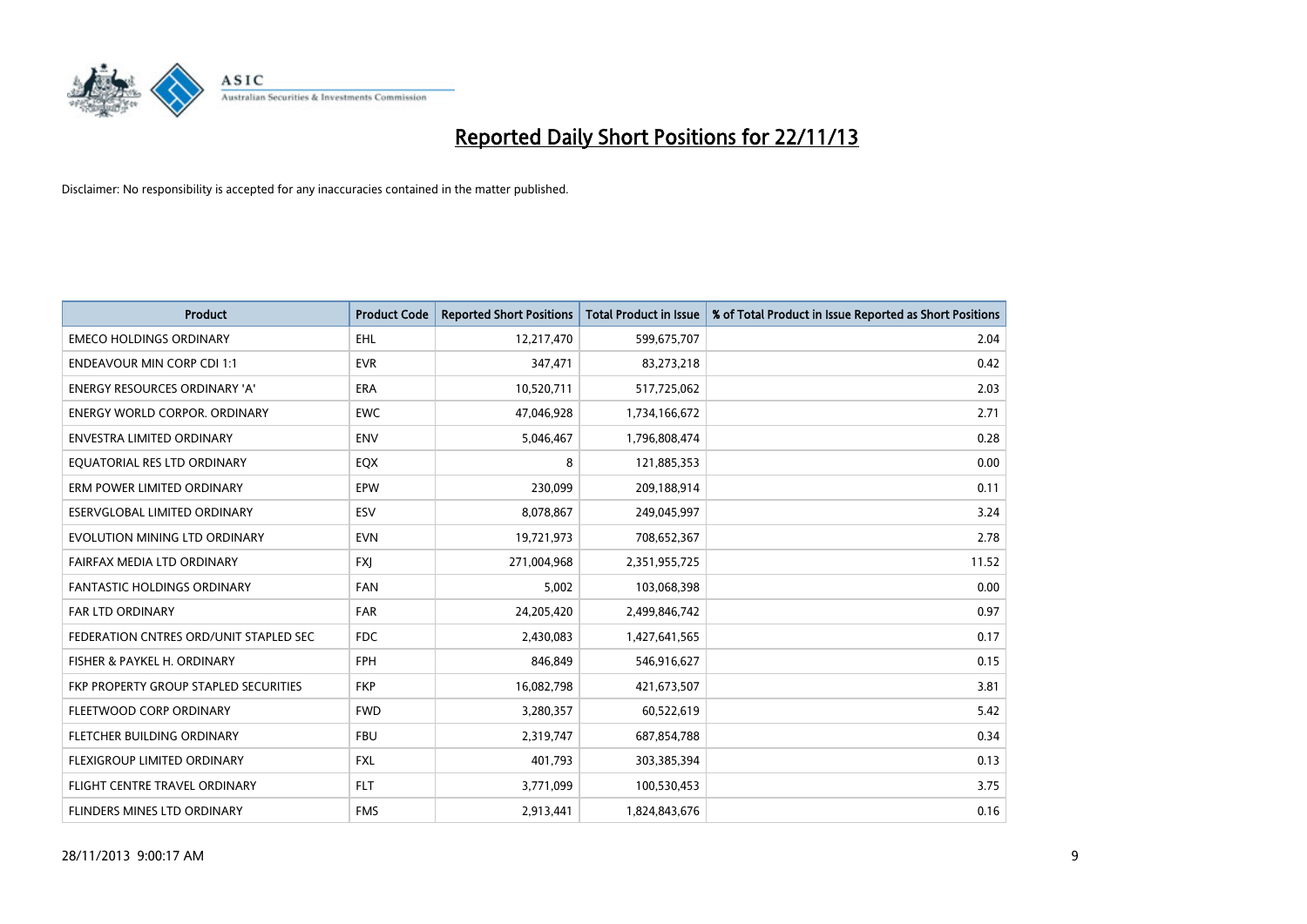

| <b>Product</b>                            | <b>Product Code</b> | <b>Reported Short Positions</b> | <b>Total Product in Issue</b> | % of Total Product in Issue Reported as Short Positions |
|-------------------------------------------|---------------------|---------------------------------|-------------------------------|---------------------------------------------------------|
| <b>FOCUS MINERALS LTD ORDINARY</b>        | <b>FML</b>          | 27,181,598                      | 9,137,375,877                 | 0.30                                                    |
| FONTERRA SHARE FUND ORDINARY UNITS        | <b>FSF</b>          | 319                             | 106,956,563                   | 0.00                                                    |
| <b>FORGE GROUP LIMITED ORDINARY</b>       | FGE                 | 1,430,350                       | 86,169,014                    | 1.66                                                    |
| FORTESCUE METALS GRP ORDINARY             | <b>FMG</b>          | 154,731,202                     | 3,113,798,151                 | 4.97                                                    |
| <b>G.U.D. HOLDINGS ORDINARY</b>           | GUD                 | 5,733,938                       | 71,341,319                    | 8.04                                                    |
| <b>G8 EDUCATION LIMITED ORDINARY</b>      | <b>GEM</b>          | 959,875                         | 300,302,719                   | 0.32                                                    |
| <b>GALAXY RESOURCES ORDINARY</b>          | <b>GXY</b>          | 10,876,304                      | 1,007,482,656                 | 1.08                                                    |
| <b>GBST HOLDINGS ORDINARY</b>             | GBT                 | 831                             | 66,561,725                    | 0.00                                                    |
| <b>GENETIC TECHNOLOGIES ORDINARY</b>      | GTG                 | 190,440                         | 572,694,121                   | 0.03                                                    |
| <b>GEODYNAMICS LIMITED ORDINARY</b>       | GDY                 | 850                             | 406,452,608                   | 0.00                                                    |
| GI DYNAMICS, INC CDI US PROHIBITED        | GID                 | 1,383,454                       | 393,043,620                   | 0.35                                                    |
| <b>GINDALBIE METALS LTD ORDINARY</b>      | <b>GBG</b>          | 54,448,890                      | 1,493,054,193                 | 3.65                                                    |
| <b>GOLD ROAD RES LTD ORDINARY</b>         | GOR                 | 5,196                           | 455,859,518                   | 0.00                                                    |
| <b>GOODMAN FIELDER, ORDINARY</b>          | <b>GFF</b>          | 28,454,012                      | 1,955,559,207                 | 1.46                                                    |
| <b>GOODMAN GROUP STAPLED</b>              | <b>GMG</b>          | 2,909,473                       | 1,718,742,809                 | 0.17                                                    |
| <b>GPT GROUP STAPLED SEC.</b>             | GPT                 | 8,778,258                       | 1,694,888,638                 | 0.52                                                    |
| <b>GRAINCORP LIMITED A CLASS ORDINARY</b> | <b>GNC</b>          | 345,973                         | 228,855,628                   | 0.15                                                    |
| <b>GRANGE RESOURCES, ORDINARY</b>         | GRR                 | 5,526,259                       | 1,156,492,195                 | 0.48                                                    |
| <b>GREENCROSS LIMITED ORDINARY</b>        | GXL                 | 25,331                          | 37,682,334                    | 0.07                                                    |
| <b>GREENLAND MIN EN LTD ORDINARY</b>      | GGG                 | 7,350,550                       | 574,572,911                   | 1.28                                                    |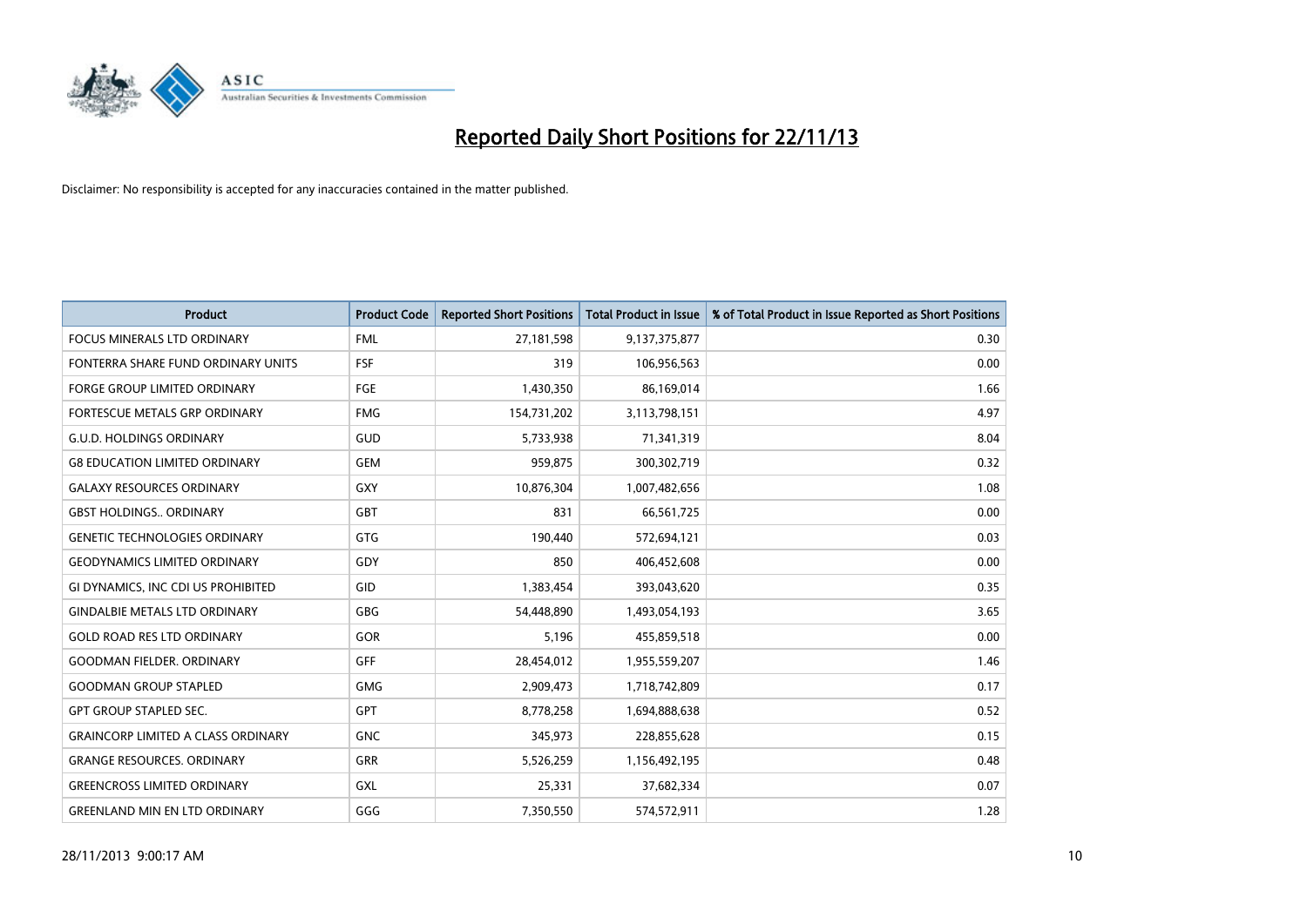

| <b>Product</b>                                   | <b>Product Code</b> | <b>Reported Short Positions</b> | <b>Total Product in Issue</b> | % of Total Product in Issue Reported as Short Positions |
|--------------------------------------------------|---------------------|---------------------------------|-------------------------------|---------------------------------------------------------|
| <b>GROWTHPOINT PROPERTY ORD/UNIT STAPLED SEC</b> | GOZ                 | 129,086                         | 414,410,218                   | 0.03                                                    |
| <b>GROWTHPOINT PROPERTY RIGHTS 22-NOV-13</b>     | GOZR                | 103,448                         | 40,800,000                    | 0.25                                                    |
| <b>GRYPHON MINERALS LTD ORDINARY</b>             | GRY                 | 6,449,911                       | 400,797,615                   | 1.61                                                    |
| <b>GUILDFORD COAL LTD ORDINARY</b>               | <b>GUF</b>          | 562,776                         | 635,046,899                   | 0.09                                                    |
| <b>GWA GROUP LTD ORDINARY</b>                    | <b>GWA</b>          | 13,492,035                      | 306,533,770                   | 4.40                                                    |
| HARVEY NORMAN ORDINARY                           | <b>HVN</b>          | 65,469,143                      | 1,062,316,784                 | 6.16                                                    |
| <b>HENDERSON GROUP CDI 1:1</b>                   | <b>HGG</b>          | 850,592                         | 738,574,583                   | 0.12                                                    |
| <b>HFA HOLDINGS LIMITED ORDINARY</b>             | <b>HFA</b>          | 3,863                           | 118,738,157                   | 0.00                                                    |
| HIGHLANDS PACIFIC ORDINARY                       | HIG                 | 500,001                         | 853,777,764                   | 0.06                                                    |
| HILLGROVE RES LTD ORDINARY                       | <b>HGO</b>          | 624,776                         | 1,178,589,221                 | 0.05                                                    |
| <b>HILLS HOLDINGS LTD ORDINARY</b>               | <b>HIL</b>          | 504,411                         | 239,375,808                   | 0.21                                                    |
| HORIZON OIL LIMITED ORDINARY                     | <b>HZN</b>          | 73,877,704                      | 1,301,147,932                 | 5.68                                                    |
| HOT CHILI LTD ORDINARY                           | <b>HCH</b>          | 10.000                          | 347,732,196                   | 0.00                                                    |
| <b>ICON ENERGY LIMITED ORDINARY</b>              | <b>ICN</b>          | 4,647                           | 535,455,958                   | 0.00                                                    |
| <b>IINET LIMITED ORDINARY</b>                    | <b>IIN</b>          | 1,080,731                       | 161,238,847                   | 0.67                                                    |
| <b>ILUKA RESOURCES ORDINARY</b>                  | <b>ILU</b>          | 41,582,301                      | 418,700,517                   | 9.93                                                    |
| <b>IMDEX LIMITED ORDINARY</b>                    | <b>IMD</b>          | 5,008,048                       | 210,473,188                   | 2.38                                                    |
| IMF (AUSTRALIA) LTD ORDINARY                     | <b>IMF</b>          | 5,647,615                       | 154,787,785                   | 3.65                                                    |
| <b>INCITEC PIVOT ORDINARY</b>                    | IPL                 | 26,216,440                      | 1,628,730,107                 | 1.61                                                    |
| INDEPENDENCE GROUP ORDINARY                      | <b>IGO</b>          | 4,242,384                       | 233,323,905                   | 1.82                                                    |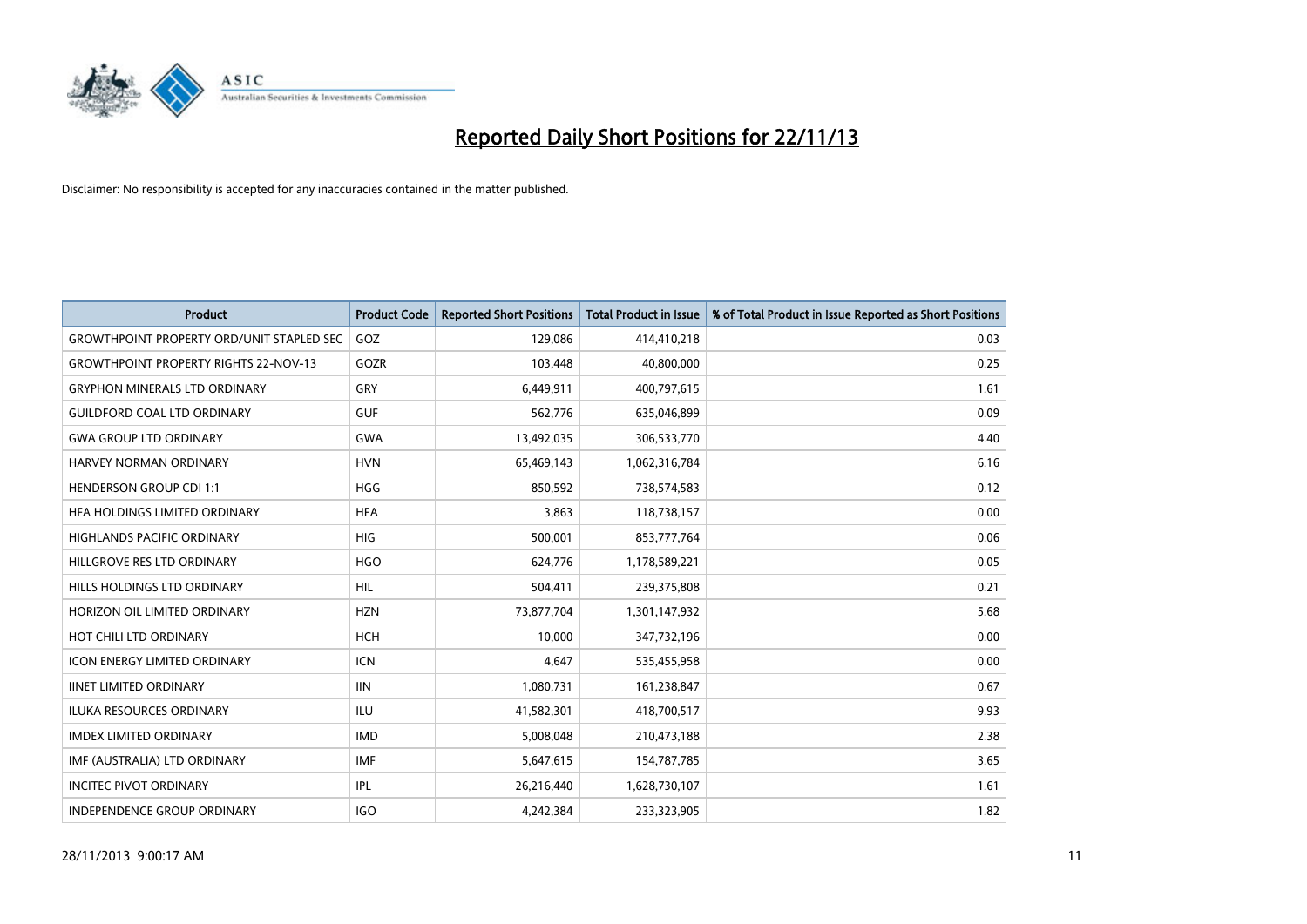

| <b>Product</b>                                | <b>Product Code</b> | <b>Reported Short Positions</b> | <b>Total Product in Issue</b> | % of Total Product in Issue Reported as Short Positions |
|-----------------------------------------------|---------------------|---------------------------------|-------------------------------|---------------------------------------------------------|
| <b>INDOPHIL RESOURCES ORDINARY</b>            | <b>IRN</b>          | 2,300,687                       | 1,203,146,194                 | 0.19                                                    |
| <b>INFIGEN ENERGY STAPLED SECURITIES</b>      | <b>IFN</b>          | 6,568,645                       | 764,993,434                   | 0.86                                                    |
| <b>INFOMEDIA LTD ORDINARY</b>                 | <b>IFM</b>          | 418,429                         | 304,953,155                   | 0.14                                                    |
| INGENIA GROUP STAPLED SECURITIES              | <b>INA</b>          | 62,876                          | 676,240,232                   | 0.01                                                    |
| <b>INOVA RESOURCES LTD ORDINARY</b>           | <b>IVA</b>          | 258                             | 733,704,446                   | 0.00                                                    |
| <b>INSURANCE AUSTRALIA ORDINARY</b>           | IAG                 | 11,893,983                      | 2,079,034,021                 | 0.57                                                    |
| INTEGRATED RESEARCH ORDINARY                  | IRI                 | 1,911                           | 168,634,953                   | 0.00                                                    |
| <b>INTREPID MINES ORDINARY</b>                | <b>IAU</b>          | 19,670,220                      | 556,348,985                   | 3.54                                                    |
| <b>INVESTA OFFICE FUND STAPLED SECURITIES</b> | <b>IOF</b>          | 1,447,215                       | 614,047,458                   | 0.24                                                    |
| <b>INVOCARE LIMITED ORDINARY</b>              | IVC                 | 6,116,653                       | 110,030,298                   | 5.56                                                    |
| <b>IOOF HOLDINGS LTD ORDINARY</b>             | IFL                 | 1,583,448                       | 232,118,034                   | 0.68                                                    |
| <b>IRESS LIMITED ORDINARY</b>                 | <b>IRE</b>          | 349,626                         | 158,585,126                   | 0.22                                                    |
| <b>IRON ORE HOLDINGS ORDINARY</b>             | <b>IOH</b>          | 26,197                          | 161,174,005                   | 0.02                                                    |
| <b>ISELECT LTD ORDINARY</b>                   | <b>ISU</b>          | 1,226,270                       | 260,664,894                   | 0.47                                                    |
| JAMES HARDIE INDUST CHESS DEPOSITARY INT      | <b>IHX</b>          | 7,574,147                       | 442,971,072                   | 1.71                                                    |
| <b>JB HI-FI LIMITED ORDINARY</b>              | <b>JBH</b>          | 7,212,249                       | 100,223,180                   | 7.20                                                    |
| <b>JUMBO INTERACTIVE ORDINARY</b>             | <b>JIN</b>          | 1,936                           | 43,752,560                    | 0.00                                                    |
| <b>KAGARA LTD ORDINARY</b>                    | KZL                 | 3,385,466                       | 798,953,117                   | 0.42                                                    |
| KAROON GAS AUSTRALIA ORDINARY                 | <b>KAR</b>          | 2,017,677                       | 255,841,581                   | 0.79                                                    |
| KATHMANDU HOLD LTD ORDINARY                   | <b>KMD</b>          | 89,841                          | 200,326,690                   | 0.04                                                    |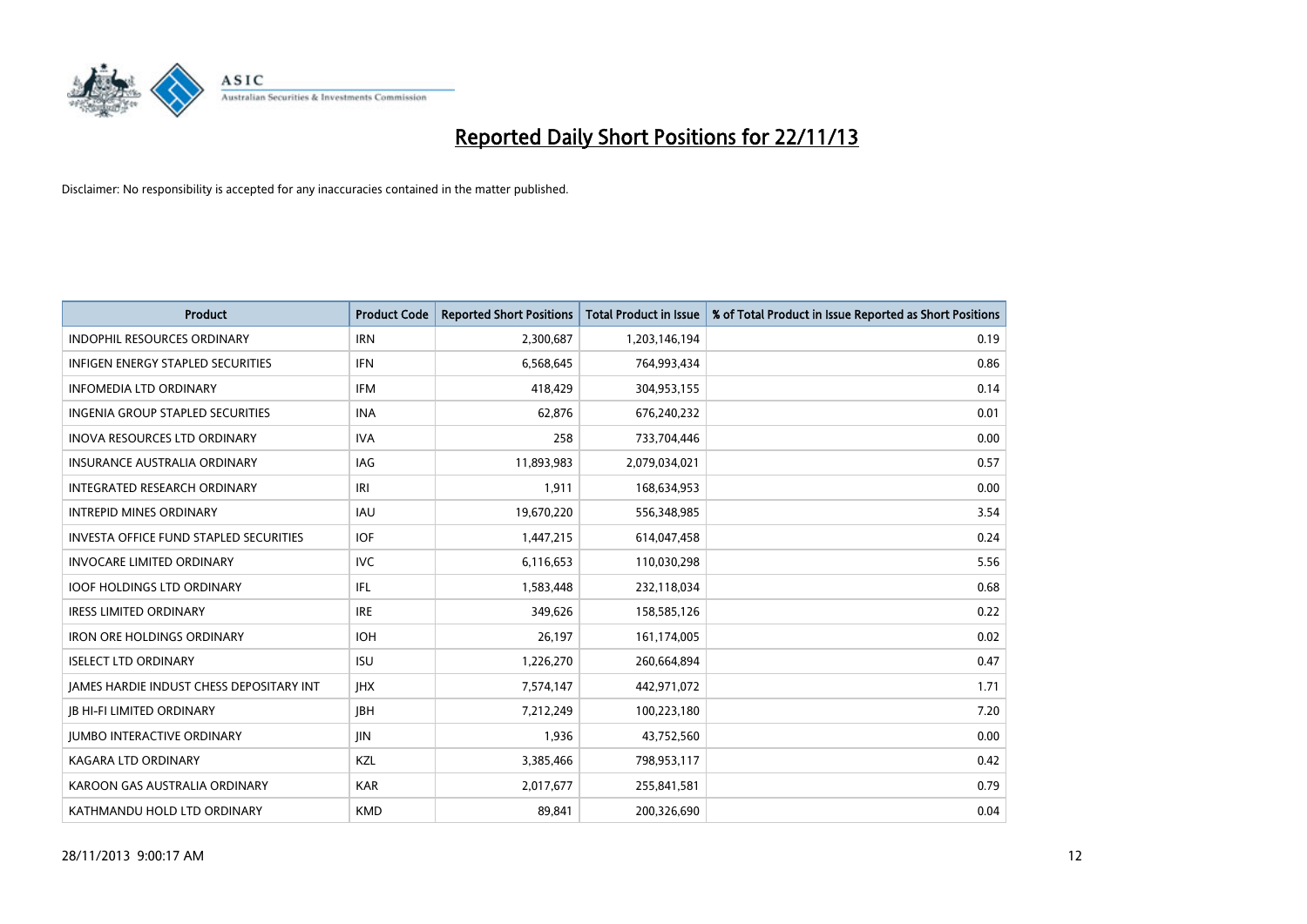

| <b>Product</b>                        | <b>Product Code</b> | <b>Reported Short Positions</b> | <b>Total Product in Issue</b> | % of Total Product in Issue Reported as Short Positions |
|---------------------------------------|---------------------|---------------------------------|-------------------------------|---------------------------------------------------------|
| <b>KBL MINING LIMITED ORDINARY</b>    | <b>KBL</b>          | 1,820                           | 393,535,629                   | 0.00                                                    |
| KINGSGATE CONSOLID. ORDINARY          | <b>KCN</b>          | 22,256,118                      | 152,284,777                   | 14.61                                                   |
| KINGSROSE MINING LTD ORDINARY         | <b>KRM</b>          | 440,156                         | 335,753,851                   | 0.13                                                    |
| LEIGHTON HOLDINGS ORDINARY            | LEI                 | 23,558,161                      | 337,235,188                   | 6.99                                                    |
| LEND LEASE GROUP UNIT/ORD STAPLED     | <b>LLC</b>          | 6,537,629                       | 576,712,337                   | 1.13                                                    |
| LINC ENERGY LTD ORDINARY              | <b>LNC</b>          | 3,660,520                       | 518,687,562                   | 0.71                                                    |
| LONESTAR RESO LTD ORDINARY            | <b>LNR</b>          | 38,251                          | 697,187,211                   | 0.01                                                    |
| LYCOPODIUM LIMITED ORDINARY           | <b>LYL</b>          | 90                              | 38,955,103                    | 0.00                                                    |
| LYNAS CORPORATION ORDINARY            | <b>LYC</b>          | 178,384,737                     | 1,961,160,594                 | 9.10                                                    |
| <b>M2 TELECOMMUNICATION ORDINARY</b>  | <b>MTU</b>          | 9,194,029                       | 179,384,685                   | 5.13                                                    |
| <b>MACA LIMITED ORDINARY</b>          | <b>MLD</b>          | 63,871                          | 173,675,000                   | 0.04                                                    |
| <b>MACMAHON HOLDINGS ORDINARY</b>     | MAH                 | 6,203,112                       | 1,261,699,966                 | 0.49                                                    |
| MACO ATLAS ROADS GRP ORDINARY STAPLED | <b>MOA</b>          | 12,647,448                      | 487,230,540                   | 2.60                                                    |
| MACQUARIE GROUP LTD ORDINARY          | <b>MQG</b>          | 1,761,150                       | 340,022,286                   | 0.52                                                    |
| MACQUARIE TELECOM GP ORDINARY         | MAQ                 | 4,283                           | 20,967,121                    | 0.02                                                    |
| MAGELLAN FIN GRP LTD ORDINARY         | <b>MFG</b>          | 511,345                         | 155,830,849                   | 0.33                                                    |
| <b>MATRIX C &amp; E LTD ORDINARY</b>  | <b>MCE</b>          | 2,941,579                       | 94,555,428                    | 3.11                                                    |
| <b>MAVERICK DRILLING ORDINARY</b>     | <b>MAD</b>          | 9,598,650                       | 452,726,751                   | 2.12                                                    |
| <b>MAXITRANS INDUSTRIES ORDINARY</b>  | <b>MXI</b>          | 1,076,283                       | 183,993,392                   | 0.58                                                    |
| MAYNE PHARMA LTD ORDINARY             | <b>MYX</b>          | 820,987                         | 563,459,968                   | 0.15                                                    |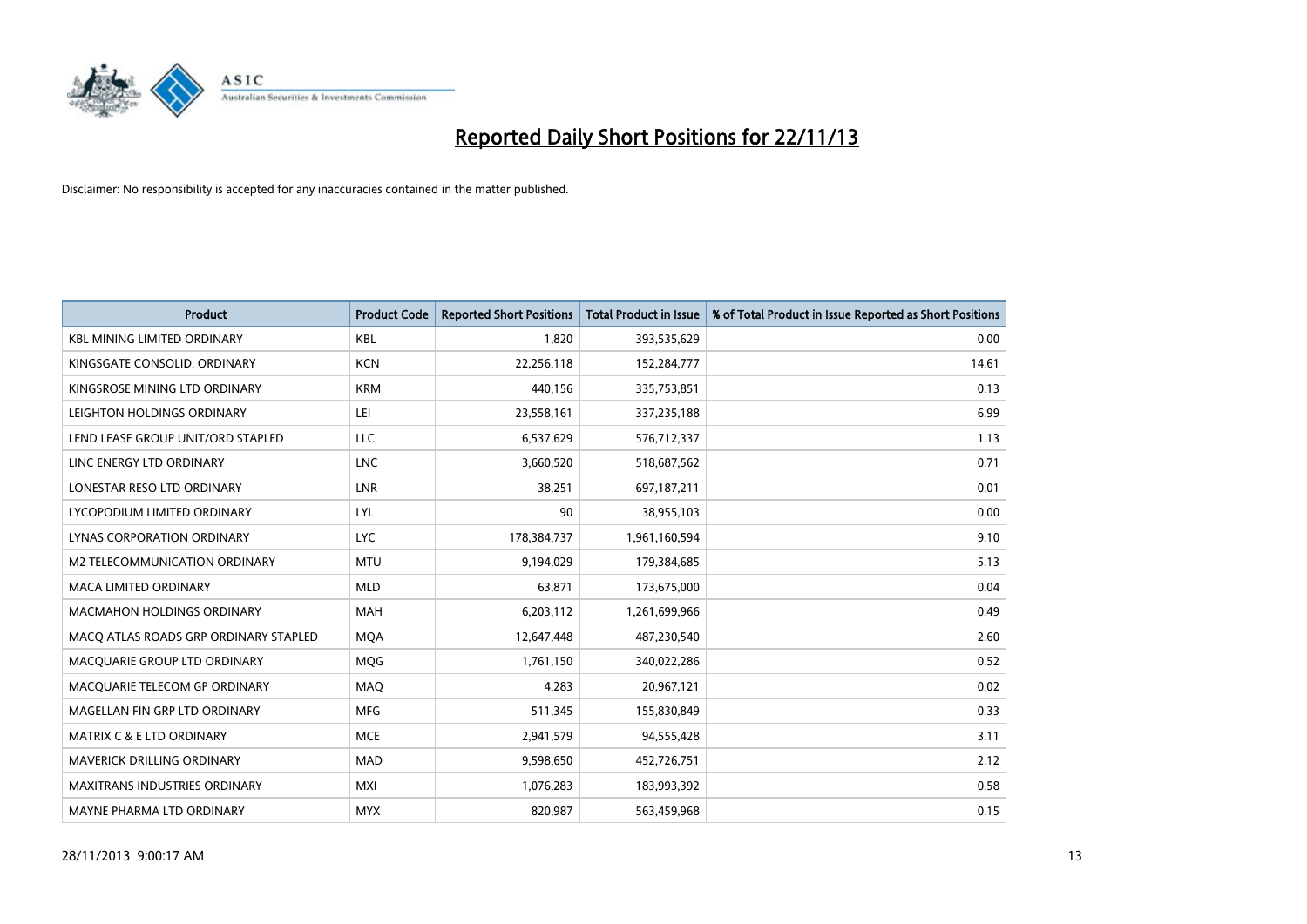

| <b>Product</b>                      | <b>Product Code</b> | <b>Reported Short Positions</b> | <b>Total Product in Issue</b> | % of Total Product in Issue Reported as Short Positions |
|-------------------------------------|---------------------|---------------------------------|-------------------------------|---------------------------------------------------------|
| MCMILLAN SHAKESPEARE ORDINARY       | <b>MMS</b>          | 761,066                         | 74,523,965                    | 1.02                                                    |
| MEDUSA MINING LTD ORDINARY          | <b>MML</b>          | 4,915,810                       | 198,349,106                   | 2.48                                                    |
| MEO AUSTRALIA LTD ORDINARY          | <b>MEO</b>          | 10,845                          | 627,264,587                   | 0.00                                                    |
| MERIDIAN ENERGY INSTALMENT RECEIPTS | <b>MEZCA</b>        | 32,097                          | 1,255,413,626                 | 0.00                                                    |
| <b>MERMAID MARINE ORDINARY</b>      | <b>MRM</b>          | 1,394,955                       | 232,652,241                   | 0.60                                                    |
| MESOBLAST LIMITED ORDINARY          | <b>MSB</b>          | 16,818,347                      | 317,350,901                   | 5.30                                                    |
| METALS X LIMITED ORDINARY           | <b>MLX</b>          | 46,230                          | 1,653,036,110                 | 0.00                                                    |
| METCASH LIMITED ORDINARY            | <b>MTS</b>          | 91,846,515                      | 880,704,786                   | 10.43                                                   |
| METMINCO LIMITED ORDINARY           | <b>MNC</b>          | 929,294                         | 1,749,543,023                 | 0.05                                                    |
| MICLYN EXP OFFSHR ORDINARY          | <b>MIO</b>          | 80,856                          | 281,754,775                   | 0.03                                                    |
| MIGHTY RIVER POWER ORDINARY         | <b>MYT</b>          | 1,950,939                       | 1,400,000,094                 | 0.14                                                    |
| MILTON CORPORATION ORDINARY         | <b>MLT</b>          | 44,155                          | 627,357,755                   | 0.01                                                    |
| MINCOR RESOURCES NL ORDINARY        | <b>MCR</b>          | 2,341,789                       | 188,208,274                   | 1.24                                                    |
| MINERAL DEPOSITS ORDINARY           | <b>MDL</b>          | 1,966,294                       | 83,538,786                    | 2.35                                                    |
| MINERAL RESOURCES, ORDINARY         | <b>MIN</b>          | 3,013,983                       | 186,112,198                   | 1.62                                                    |
| MINT WIRELESS ORDINARY              | <b>MNW</b>          | 492,746                         | 403,872,395                   | 0.12                                                    |
| MIRABELA NICKEL LTD ORDINARY        | <b>MBN</b>          | 23,175,924                      | 876,801,147                   | 2.64                                                    |
| MIRVAC GROUP STAPLED SECURITIES     | <b>MGR</b>          | 3,277,272                       | 3,664,938,678                 | 0.09                                                    |
| MOBILE EMBRACE LTD ORDINARY         | <b>MBE</b>          | 4,500                           | 320,277,790                   | 0.00                                                    |
| MOLOPO ENERGY LTD ORDINARY          | <b>MPO</b>          | 100,365                         | 246,724,091                   | 0.04                                                    |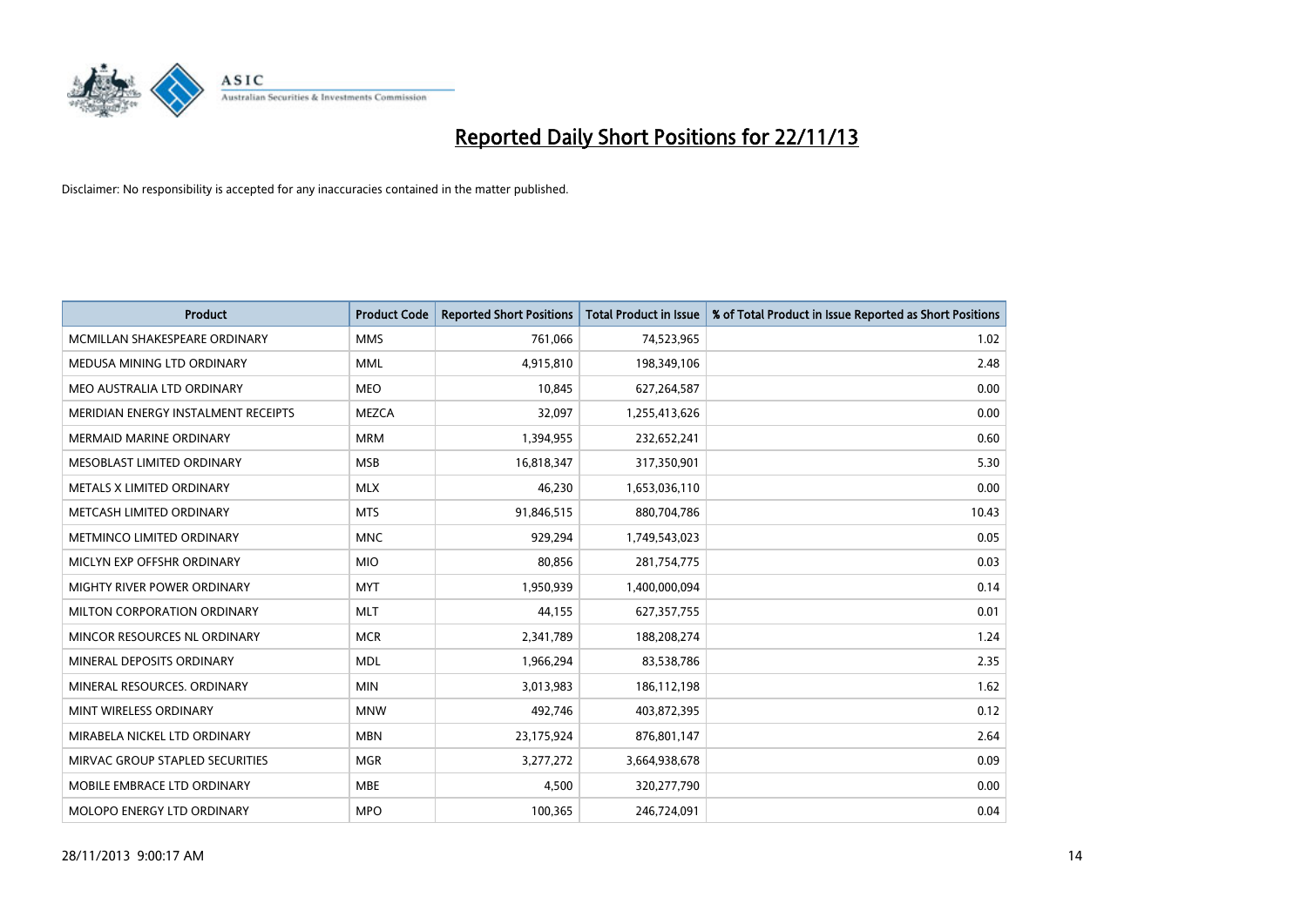

| Product                           | <b>Product Code</b> | <b>Reported Short Positions</b> | <b>Total Product in Issue</b> | % of Total Product in Issue Reported as Short Positions |
|-----------------------------------|---------------------|---------------------------------|-------------------------------|---------------------------------------------------------|
| MONADELPHOUS GROUP ORDINARY       | <b>MND</b>          | 12,833,997                      | 92,308,047                    | 13.90                                                   |
| MORTGAGE CHOICE LTD ORDINARY      | <b>MOC</b>          | 129,159                         | 123,780,387                   | 0.10                                                    |
| <b>MOUNT GIBSON IRON ORDINARY</b> | <b>MGX</b>          | 8,387,247                       | 1,090,584,232                 | 0.77                                                    |
| MULTIPLEX SITES SITES             | <b>MXUPA</b>        | 1,329                           | 4,500,000                     | 0.03                                                    |
| MURCHISON METALS LTD ORDINARY     | <b>MMX</b>          | 216,291                         | 450,497,346                   | 0.05                                                    |
| MYER HOLDINGS LTD ORDINARY        | <b>MYR</b>          | 72,178,906                      | 585,684,551                   | 12.32                                                   |
| <b>MYSTATE LIMITED ORDINARY</b>   | <b>MYS</b>          | 4,487                           | 87,177,445                    | 0.01                                                    |
| NANOSONICS LIMITED ORDINARY       | <b>NAN</b>          | 71,191                          | 262,822,463                   | 0.03                                                    |
| NATIONAL AUST, BANK ORDINARY      | <b>NAB</b>          | 7,596,036                       | 2,349,453,562                 | 0.32                                                    |
| NAVITAS LIMITED ORDINARY          | <b>NVT</b>          | 3,588,843                       | 375,416,910                   | 0.96                                                    |
| NEON ENERGY LIMITED ORDINARY      | <b>NEN</b>          | 2,498,597                       | 553,037,848                   | 0.45                                                    |
| NEUREN PHARMACEUT, ORDINARY       | <b>NEU</b>          | 10,403                          | 1,472,620,056                 | 0.00                                                    |
| NEW HOPE CORPORATION ORDINARY     | <b>NHC</b>          | 692,366                         | 830,715,225                   | 0.08                                                    |
| NEW STANDARD ENERGY ORDINARY      | <b>NSE</b>          | 322,032                         | 305,331,847                   | 0.11                                                    |
| NEWCREST MINING ORDINARY          | <b>NCM</b>          | 7,937,382                       | 766,510,971                   | 1.04                                                    |
| NEWS CORP A NON-VOTING CDI        | <b>NWSLV</b>        | 1,905,110                       | 4,200,421                     | 45.36                                                   |
| NEWS CORP B VOTING CDI            | <b>NWS</b>          | 2,279,797                       | 23,771,818                    | 9.59                                                    |
| NEWSAT LIMITED ORDINARY           | <b>NWT</b>          | 47,639                          | 591,460,931                   | 0.01                                                    |
| NEXTDC LIMITED ORDINARY           | <b>NXT</b>          | 7,889,155                       | 192,904,486                   | 4.09                                                    |
| NEXUS ENERGY LIMITED ORDINARY     | <b>NXS</b>          | 1,180,045                       | 1,330,219,459                 | 0.09                                                    |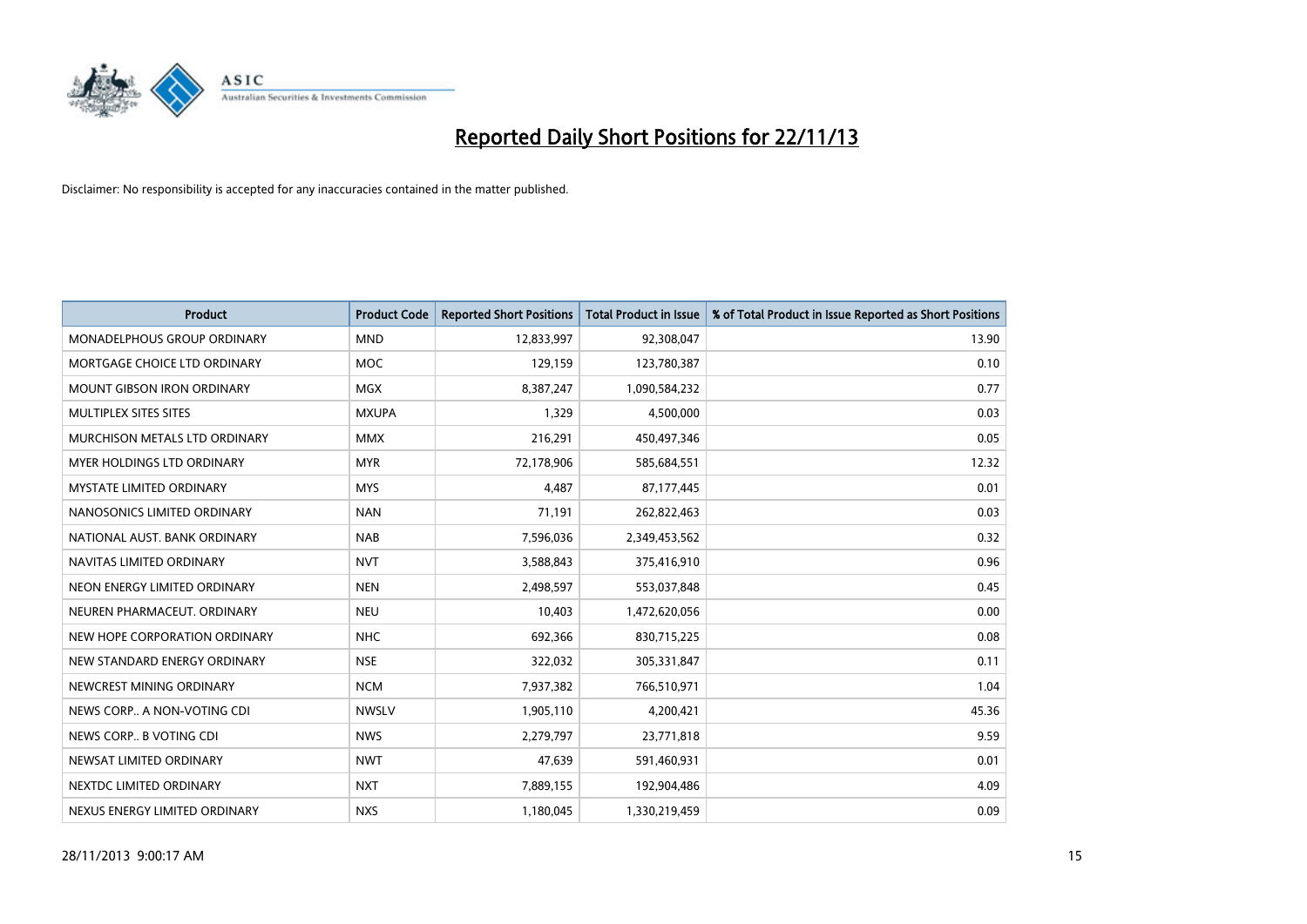

| <b>Product</b>                        | <b>Product Code</b> | <b>Reported Short Positions</b> | <b>Total Product in Issue</b> | % of Total Product in Issue Reported as Short Positions |
|---------------------------------------|---------------------|---------------------------------|-------------------------------|---------------------------------------------------------|
| NIB HOLDINGS LIMITED ORDINARY         | <b>NHF</b>          | 3,618,107                       | 439,004,182                   | 0.82                                                    |
| NIDO PETROLEUM ORDINARY               | <b>NDO</b>          | 542,402                         | 2,046,650,968                 | 0.03                                                    |
| NOBLE MINERAL RES ORDINARY            | <b>NMG</b>          | 2,365,726                       | 666,397,952                   | 0.36                                                    |
| NORTHERN IRON LTD ORDINARY            | <b>NFE</b>          | 922,658                         | 484,405,314                   | 0.19                                                    |
| NORTHERN STAR ORDINARY                | <b>NST</b>          | 3,316,333                       | 424,279,762                   | 0.78                                                    |
| NOVOGEN LIMITED ORDINARY              | <b>NRT</b>          | 8,837                           | 153,535,473                   | 0.01                                                    |
| NRW HOLDINGS LIMITED ORDINARY         | <b>NWH</b>          | 16,294,821                      | 278,888,011                   | 5.84                                                    |
| NUCOAL RESOURCES LTD ORDINARY         | <b>NCR</b>          | 90,001                          | 768,612,354                   | 0.01                                                    |
| NUFARM LIMITED ORDINARY               | <b>NUF</b>          | 14,095,491                      | 263,643,448                   | 5.35                                                    |
| OAKTON LIMITED ORDINARY               | <b>OKN</b>          | 728,145                         | 89,968,985                    | 0.81                                                    |
| OCEANAGOLD CORP. CHESS DEPOSITARY INT | <b>OGC</b>          | 1,254,007                       | 293,587,920                   | 0.43                                                    |
| OIL SEARCH LTD ORDINARY               | <b>OSH</b>          | 5,644,523                       | 1,343,361,150                 | 0.42                                                    |
| OM HOLDINGS LIMITED ORDINARY          | <b>OMH</b>          | 2,611,595                       | 733,423,337                   | 0.36                                                    |
| ORICA LIMITED ORDINARY                | ORI                 | 8,448,503                       | 368,203,632                   | 2.29                                                    |
| ORIGIN ENERGY ORDINARY                | <b>ORG</b>          | 7,975,424                       | 1,101,226,425                 | 0.72                                                    |
| OROCOBRE LIMITED ORDINARY             | <b>ORE</b>          | 1,146,307                       | 117,745,140                   | 0.97                                                    |
| OROTONGROUP LIMITED ORDINARY          | ORL                 | 440,913                         | 40,880,902                    | 1.08                                                    |
| <b>OZ MINERALS ORDINARY</b>           | OZL                 | 14,573,212                      | 303,470,022                   | 4.80                                                    |
| OZFOREX GROUP LTD ORDINARY            | <b>OFX</b>          | 173,491                         | 240,000,000                   | 0.07                                                    |
| <b>PACIFIC BRANDS ORDINARY</b>        | <b>PBG</b>          | 6,864,425                       | 912,915,695                   | 0.75                                                    |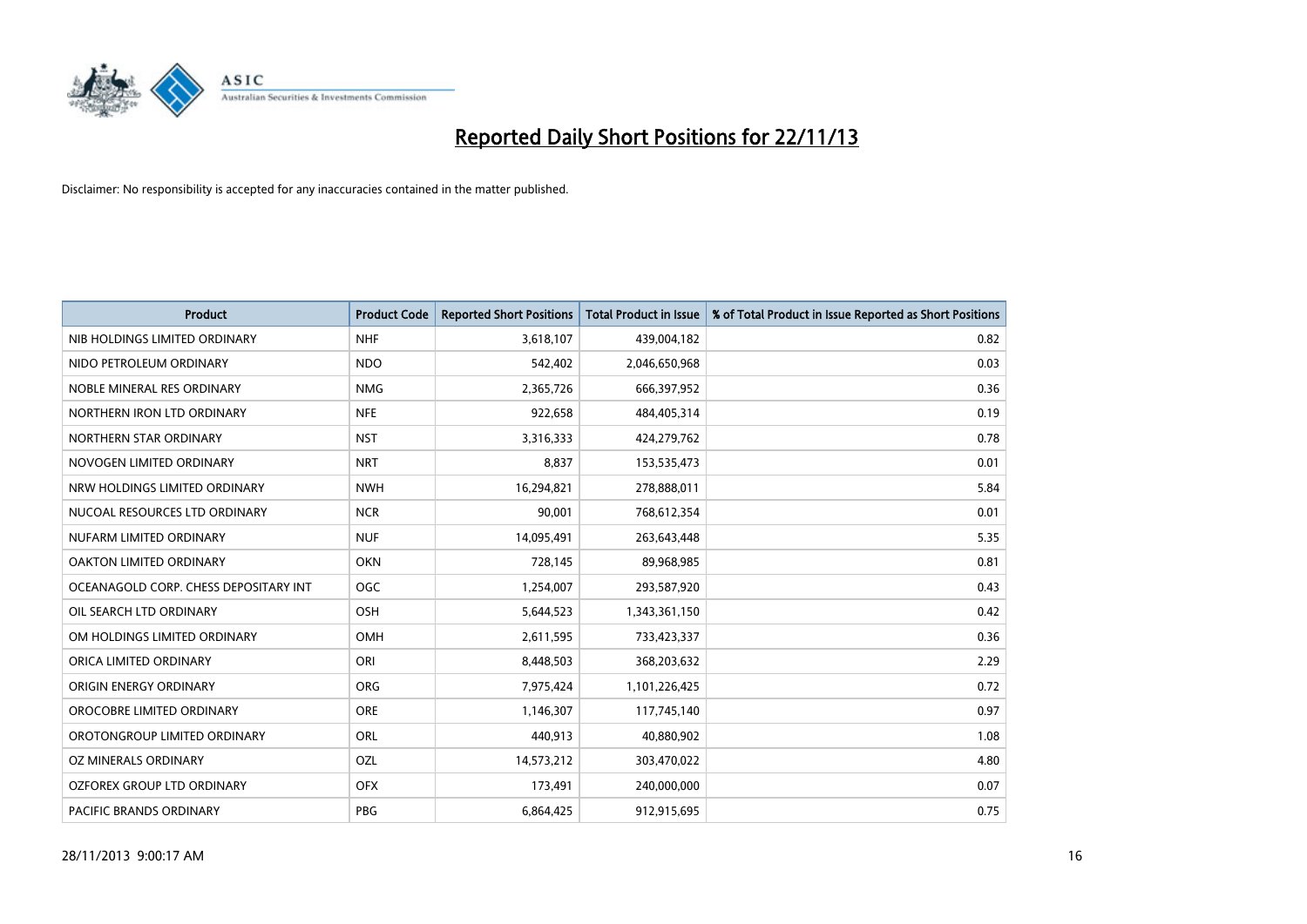

| Product                       | <b>Product Code</b> | <b>Reported Short Positions</b> | <b>Total Product in Issue</b> | % of Total Product in Issue Reported as Short Positions |
|-------------------------------|---------------------|---------------------------------|-------------------------------|---------------------------------------------------------|
| PALADIN ENERGY LTD ORDINARY   | <b>PDN</b>          | 92,732,792                      | 964,118,567                   | 9.62                                                    |
| PANAUST LIMITED ORDINARY      | <b>PNA</b>          | 3,135,757                       | 619,765,589                   | 0.51                                                    |
| PANORAMIC RESOURCES ORDINARY  | PAN                 | 2,980,084                       | 295,085,132                   | 1.01                                                    |
| PANTERRA GOLD LTD ORDINARY    | PGI                 | $\mathbf{1}$                    | 769,414,346                   | 0.00                                                    |
| PAPERLINX LIMITED ORDINARY    | <b>PPX</b>          | 48,101                          | 609,280,761                   | 0.01                                                    |
| PAPILLON RES LTD ORDINARY     | PIR                 | 6,926,351                       | 338,844,210                   | 2.04                                                    |
| PATTIES FOODS LTD ORDINARY    | <b>PFL</b>          | 20,835                          | 139,144,338                   | 0.01                                                    |
| PEET LIMITED ORDINARY         | <b>PPC</b>          | 398,561                         | 433,389,348                   | 0.09                                                    |
| PENINSULA ENERGY LTD ORDINARY | <b>PEN</b>          | 1                               | 3,041,270,895                 | 0.00                                                    |
| PERILYA LIMITED ORDINARY      | PEM                 | 1,528                           | 769,316,426                   | 0.00                                                    |
| PERPETUAL LIMITED ORDINARY    | <b>PPT</b>          | 2,472,275                       | 42,002,824                    | 5.89                                                    |
| PERSEUS MINING LTD ORDINARY   | <b>PRU</b>          | 12,386,337                      | 457,962,088                   | 2.70                                                    |
| PHARMAXIS LTD ORDINARY        | <b>PXS</b>          | 2,802,574                       | 309,017,869                   | 0.91                                                    |
| PLATINUM ASSET ORDINARY       | <b>PTM</b>          | 1,684,721                       | 578,655,695                   | 0.29                                                    |
| PLATINUM AUSTRALIA ORDINARY   | PLA                 | 836,027                         | 504,968,043                   | 0.17                                                    |
| PMI GOLD CORP CDI 1:1         | <b>PVM</b>          | 247,817                         | 161,862,160                   | 0.15                                                    |
| PMP LIMITED ORDINARY          | <b>PMP</b>          | 1,495,014                       | 323,781,124                   | 0.46                                                    |
| PRANA BIOTECHNOLOGY ORDINARY  | PBT                 | 479,350                         | 416,026,146                   | 0.12                                                    |
| PREMIER INVESTMENTS ORDINARY  | <b>PMV</b>          | 1,103,774                       | 155,314,874                   | 0.71                                                    |
| PRIMA BIOMED LTD ORDINARY     | <b>PRR</b>          | 44,394                          | 1,228,709,341                 | 0.00                                                    |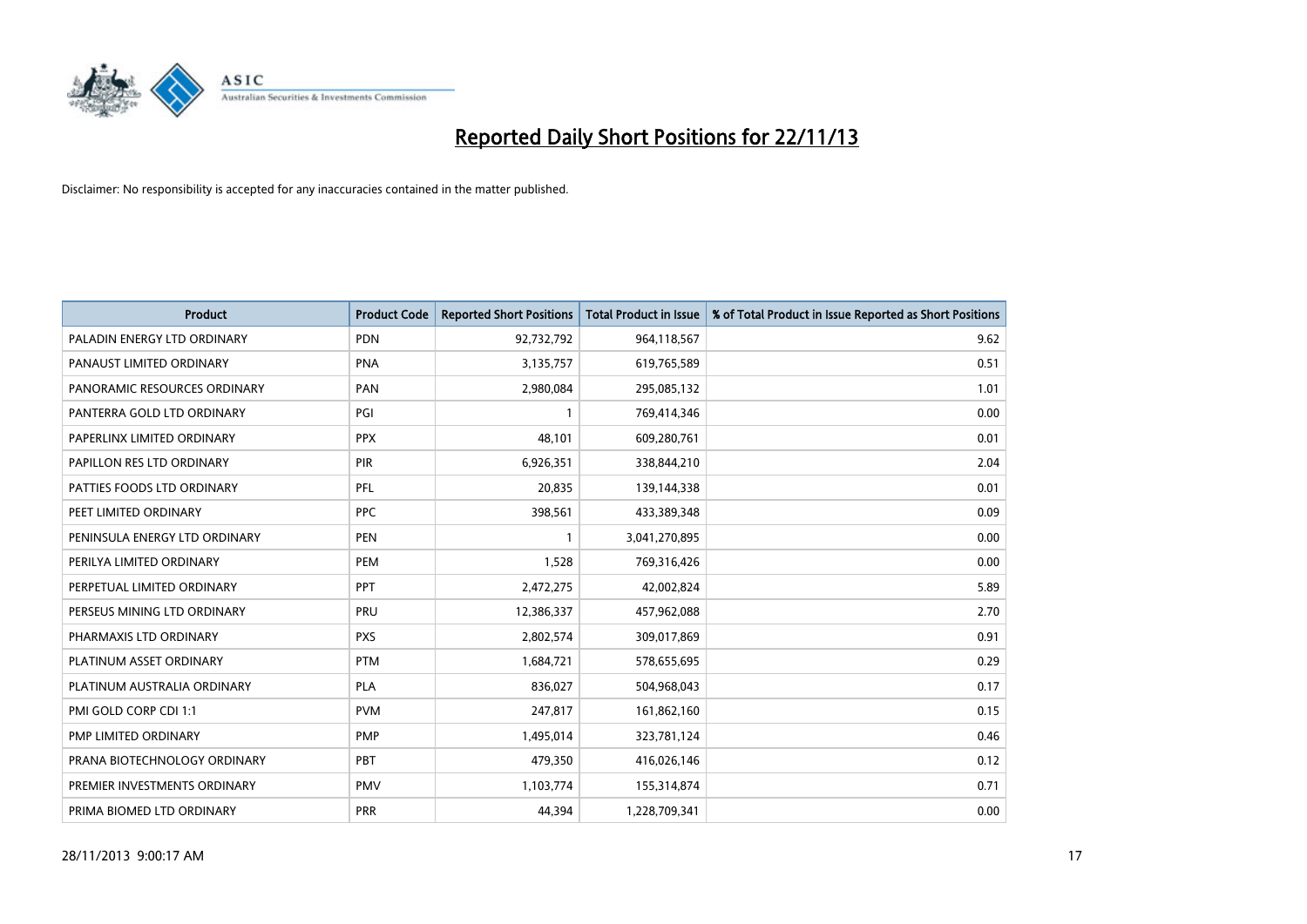

| <b>Product</b>                      | <b>Product Code</b> | <b>Reported Short Positions</b> | <b>Total Product in Issue</b> | % of Total Product in Issue Reported as Short Positions |
|-------------------------------------|---------------------|---------------------------------|-------------------------------|---------------------------------------------------------|
| PRIMARY HEALTH CARE ORDINARY        | <b>PRY</b>          | 18,882,998                      | 504,956,647                   | 3.74                                                    |
| PRIME MEDIA GRP LTD ORDINARY        | <b>PRT</b>          | 1,468,568                       | 366,330,303                   | 0.40                                                    |
| PROGRAMMED ORDINARY                 | <b>PRG</b>          | 210,713                         | 118,229,190                   | 0.18                                                    |
| <b>QANTAS AIRWAYS ORDINARY</b>      | QAN                 | 37,824,709                      | 2,196,330,250                 | 1.72                                                    |
| <b>OBE INSURANCE GROUP ORDINARY</b> | <b>OBE</b>          | 17,173,867                      | 1,226,855,950                 | 1.40                                                    |
| ORXPHARMA LTD ORDINARY              | <b>QRX</b>          | 66,492                          | 157,285,606                   | 0.04                                                    |
| <b>QUBE HOLDINGS LTD ORDINARY</b>   | <b>QUB</b>          | 11,384,278                      | 931,433,499                   | 1.22                                                    |
| RAMELIUS RESOURCES ORDINARY         | <b>RMS</b>          | 169,047                         | 364,440,380                   | 0.05                                                    |
| RAMSAY HEALTH CARE ORDINARY         | <b>RHC</b>          | 2,264,012                       | 202,081,252                   | 1.12                                                    |
| <b>RCR TOMLINSON ORDINARY</b>       | <b>RCR</b>          | 1,468,139                       | 136,696,590                   | 1.07                                                    |
| <b>REA GROUP ORDINARY</b>           | <b>REA</b>          | 813,835                         | 131,714,699                   | 0.62                                                    |
| <b>RECKON LIMITED ORDINARY</b>      | <b>RKN</b>          | 112,172                         | 126,913,066                   | 0.09                                                    |
| <b>RED 5 LIMITED ORDINARY</b>       | <b>RED</b>          | 170,219                         | 759,451,008                   | 0.02                                                    |
| <b>RED FORK ENERGY ORDINARY</b>     | <b>RFE</b>          | 4,708,577                       | 499,551,719                   | 0.94                                                    |
| REDBANK ENERGY LTD ORDINARY         | <b>AEJ</b>          | 13                              | 786,287                       | 0.00                                                    |
| REECE AUSTRALIA LTD. ORDINARY       | <b>REH</b>          | 436                             | 99,600,000                    | 0.00                                                    |
| REED RESOURCES LTD ORDINARY         | <b>RDR</b>          | 50,000                          | 523,453,895                   | 0.01                                                    |
| <b>REGIS RESOURCES ORDINARY</b>     | <b>RRL</b>          | 9,259,395                       | 497,965,884                   | 1.86                                                    |
| RESMED INC CDI 10:1                 | <b>RMD</b>          | 12,991,971                      | 1,420,542,770                 | 0.91                                                    |
| <b>RESOLUTE MINING ORDINARY</b>     | <b>RSG</b>          | 12,076,049                      | 640,994,224                   | 1.88                                                    |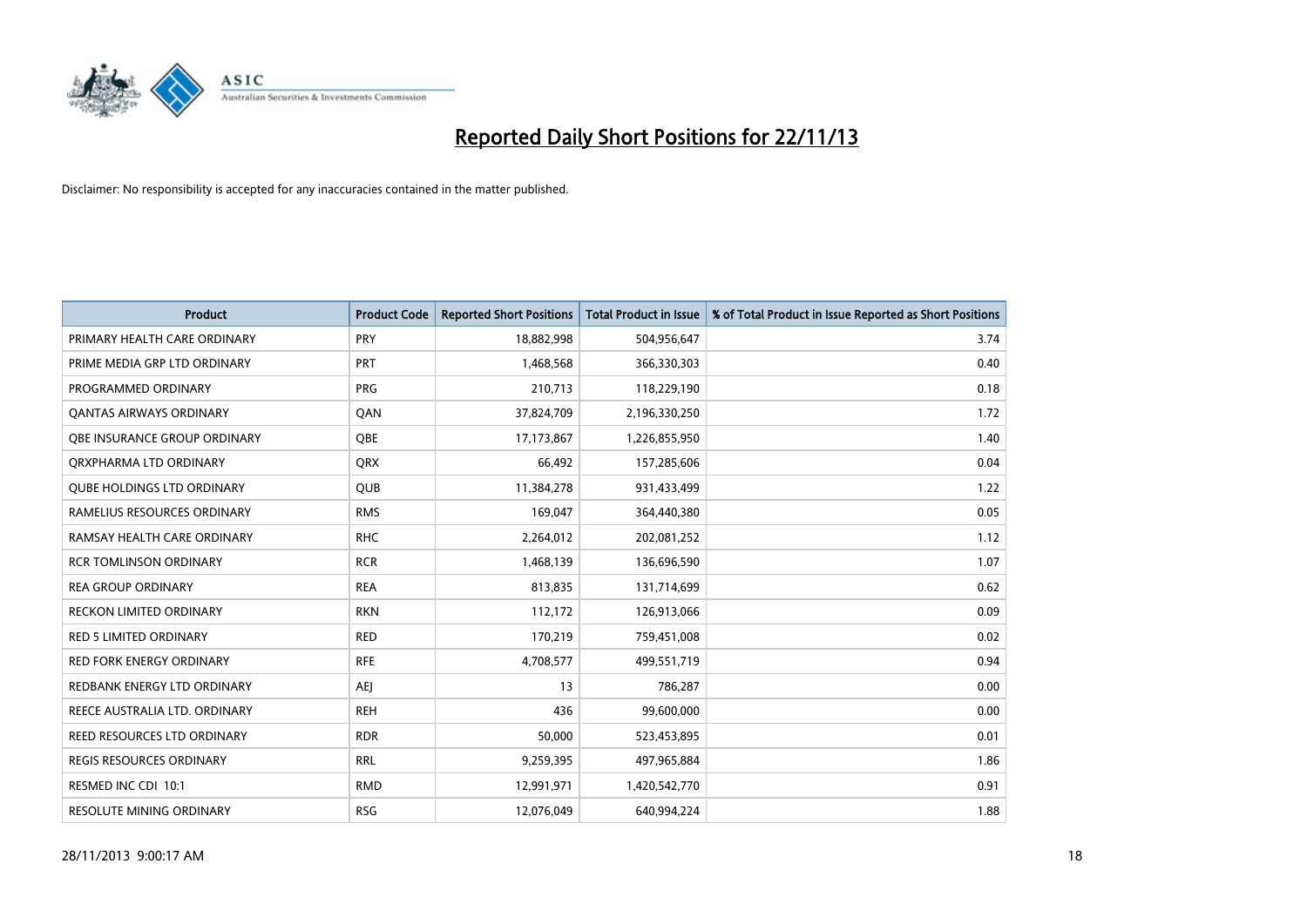

| <b>Product</b>                        | <b>Product Code</b> | <b>Reported Short Positions</b> | <b>Total Product in Issue</b> | % of Total Product in Issue Reported as Short Positions |
|---------------------------------------|---------------------|---------------------------------|-------------------------------|---------------------------------------------------------|
| RESOURCE EQUIP LTD ORDINARY           | <b>ROL</b>          | 5.000                           | 249,065,471                   | 0.00                                                    |
| <b>RESOURCE GENERATION ORDINARY</b>   | <b>RES</b>          | 224,300                         | 569,396,004                   | 0.04                                                    |
| <b>RETAIL FOOD GROUP ORDINARY</b>     | <b>RFG</b>          | 2,908,815                       | 142,706,772                   | 2.04                                                    |
| REX MINERALS LIMITED ORDINARY         | <b>RXM</b>          | 2,064,323                       | 188,907,284                   | 1.09                                                    |
| <b>RHG LIMITED ORDINARY</b>           | <b>RHG</b>          | 1,085                           | 308,483,177                   | 0.00                                                    |
| <b>RIALTO ENERGY ORDINARY</b>         | <b>RIA</b>          | 41                              | 1,155,765,100                 | 0.00                                                    |
| RIDLEY CORPORATION ORDINARY           | <b>RIC</b>          | 124,330                         | 307,817,071                   | 0.04                                                    |
| RIO TINTO LIMITED ORDINARY            | <b>RIO</b>          | 5,034,810                       | 435,758,720                   | 1.16                                                    |
| ROBUST RESOURCES ORDINARY             | <b>ROL</b>          | 3,750                           | 102,830,646                   | 0.00                                                    |
| ROC OIL COMPANY ORDINARY              | <b>ROC</b>          | 1,231,662                       | 683,235,552                   | 0.18                                                    |
| ROYAL WOLF HOLDINGS ORDINARY          | <b>RWH</b>          | 189,393                         | 100,387,052                   | 0.19                                                    |
| RURALCO HOLDINGS ORDINARY             | <b>RHL</b>          | 952                             | 55,019,284                    | 0.00                                                    |
| SAI GLOBAL LIMITED ORDINARY           | SAI                 | 6,831,979                       | 210,730,820                   | 3.24                                                    |
| SALMAT LIMITED ORDINARY               | <b>SLM</b>          | 998                             | 159,812,799                   | 0.00                                                    |
| SAMSON OIL & GAS LTD ORDINARY         | <b>SSN</b>          | 1,762,000                       | 2,547,627,193                 | 0.07                                                    |
| SANDFIRE RESOURCES ORDINARY           | <b>SFR</b>          | 1,246,866                       | 155,640,968                   | 0.80                                                    |
| SANTOS LTD ORDINARY                   | <b>STO</b>          | 6,320,907                       | 970,207,944                   | 0.65                                                    |
| SARACEN MINERAL ORDINARY              | <b>SAR</b>          | 3,268,985                       | 595,263,186                   | 0.55                                                    |
| SCA PROPERTY GROUP STAPLED SECURITIES | <b>SCP</b>          | 34,821,249                      | 642,417,140                   | 5.42                                                    |
| SEDGMAN LIMITED ORDINARY              | SDM                 | 378,323                         | 223,224,636                   | 0.17                                                    |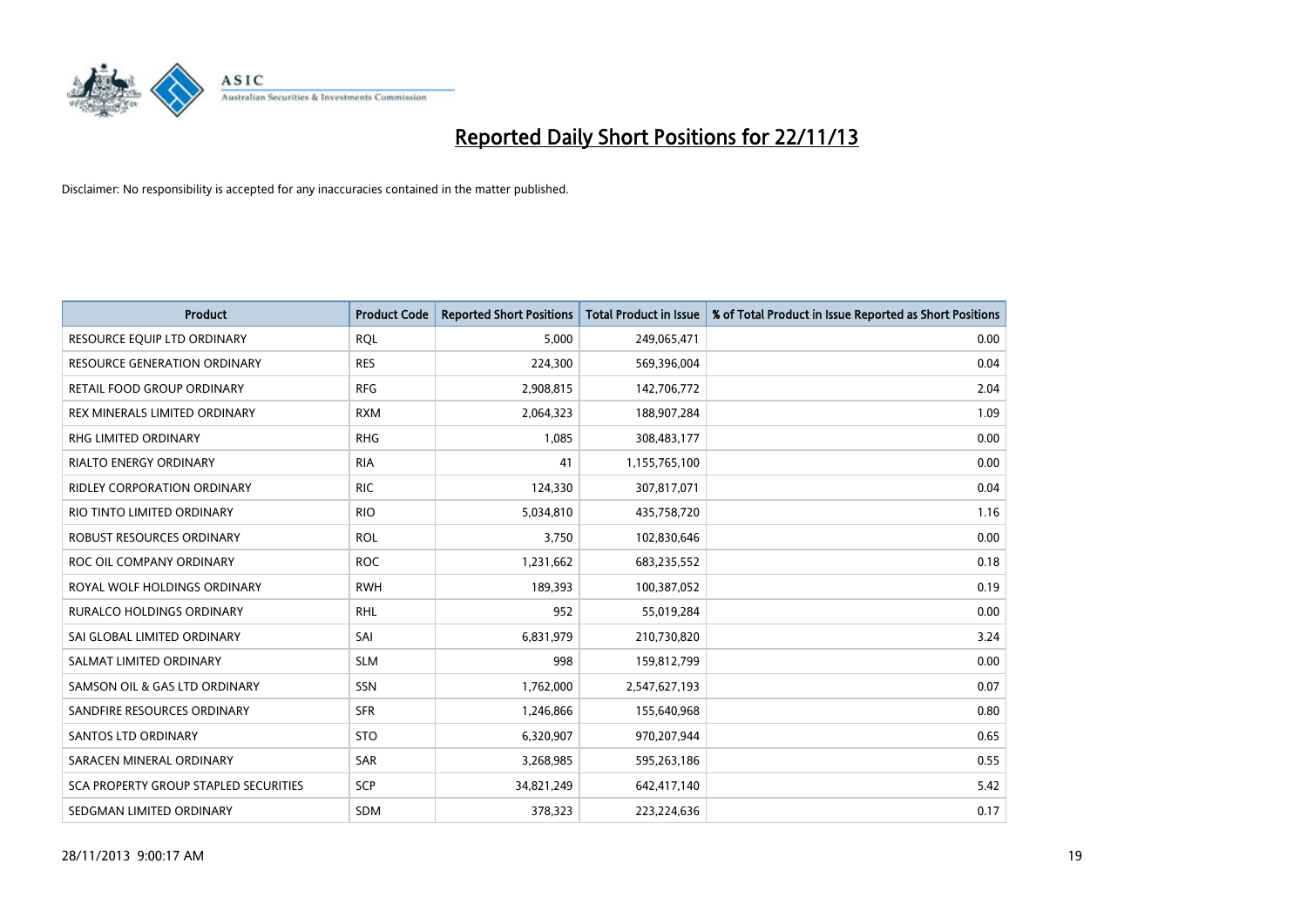

| <b>Product</b>                           | <b>Product Code</b> | <b>Reported Short Positions</b> | <b>Total Product in Issue</b> | % of Total Product in Issue Reported as Short Positions |
|------------------------------------------|---------------------|---------------------------------|-------------------------------|---------------------------------------------------------|
| SEEK LIMITED ORDINARY                    | <b>SEK</b>          | 13,114,243                      | 339,132,780                   | 3.87                                                    |
| SELECT HARVESTS ORDINARY                 | <b>SHV</b>          | 27,532                          | 57,815,720                    | 0.05                                                    |
| SENEX ENERGY LIMITED ORDINARY            | SXY                 | 6,493,107                       | 1,144,008,917                 | 0.57                                                    |
| SERVICE STREAM ORDINARY                  | SSM                 | 100                             | 283,418,867                   | 0.00                                                    |
| SEVEN GROUP HOLDINGS ORDINARY            | <b>SVW</b>          | 4,520,559                       | 308,160,281                   | 1.47                                                    |
| SEVEN WEST MEDIA LTD ORDINARY            | <b>SWM</b>          | 6,292,957                       | 999,160,872                   | 0.63                                                    |
| SIGMA PHARMACEUTICAL ORDINARY            | <b>SIP</b>          | 2,016,492                       | 1,125,275,419                 | 0.18                                                    |
| SILEX SYSTEMS ORDINARY                   | <b>SLX</b>          | 2,644,560                       | 170,252,909                   | 1.55                                                    |
| SILVER CHEF LIMITED ORDINARY             | SIV                 | 1,396                           | 29,333,629                    | 0.00                                                    |
| SILVER LAKE RESOURCE ORDINARY            | <b>SLR</b>          | 20,000,200                      | 437,594,758                   | 4.57                                                    |
| SIMS METAL MGMT LTD ORDINARY             | SGM                 | 12,821,846                      | 204, 345, 727                 | 6.27                                                    |
| SINGAPORE TELECOMM. CHESS DEPOSITARY INT | SGT                 | 1,462,001                       | 155,334,918                   | 0.94                                                    |
| SIRIUS RESOURCES NL ORDINARY             | <b>SIR</b>          | 7,510,207                       | 261,930,167                   | 2.87                                                    |
| SIRTEX MEDICAL ORDINARY                  | <b>SRX</b>          | 448,355                         | 56,108,439                    | 0.80                                                    |
| SKILLED GROUP LTD ORDINARY               | <b>SKE</b>          | 5,505,824                       | 233,871,364                   | 2.35                                                    |
| <b>SKY NETWORK ORDINARY</b>              | <b>SKT</b>          | 61,830                          | 389,139,785                   | 0.02                                                    |
| SKYCITY ENT GRP LTD ORDINARY             | <b>SKC</b>          | 1,197,817                       | 580,016,676                   | 0.21                                                    |
| <b>SLATER &amp; GORDON ORDINARY</b>      | SGH                 | 20,936                          | 202,186,821                   | 0.01                                                    |
| SMS MANAGEMENT, ORDINARY                 | <b>SMX</b>          | 3,866,365                       | 70,099,763                    | 5.52                                                    |
| SONIC HEALTHCARE ORDINARY                | <b>SHL</b>          | 4,839,795                       | 400,511,056                   | 1.21                                                    |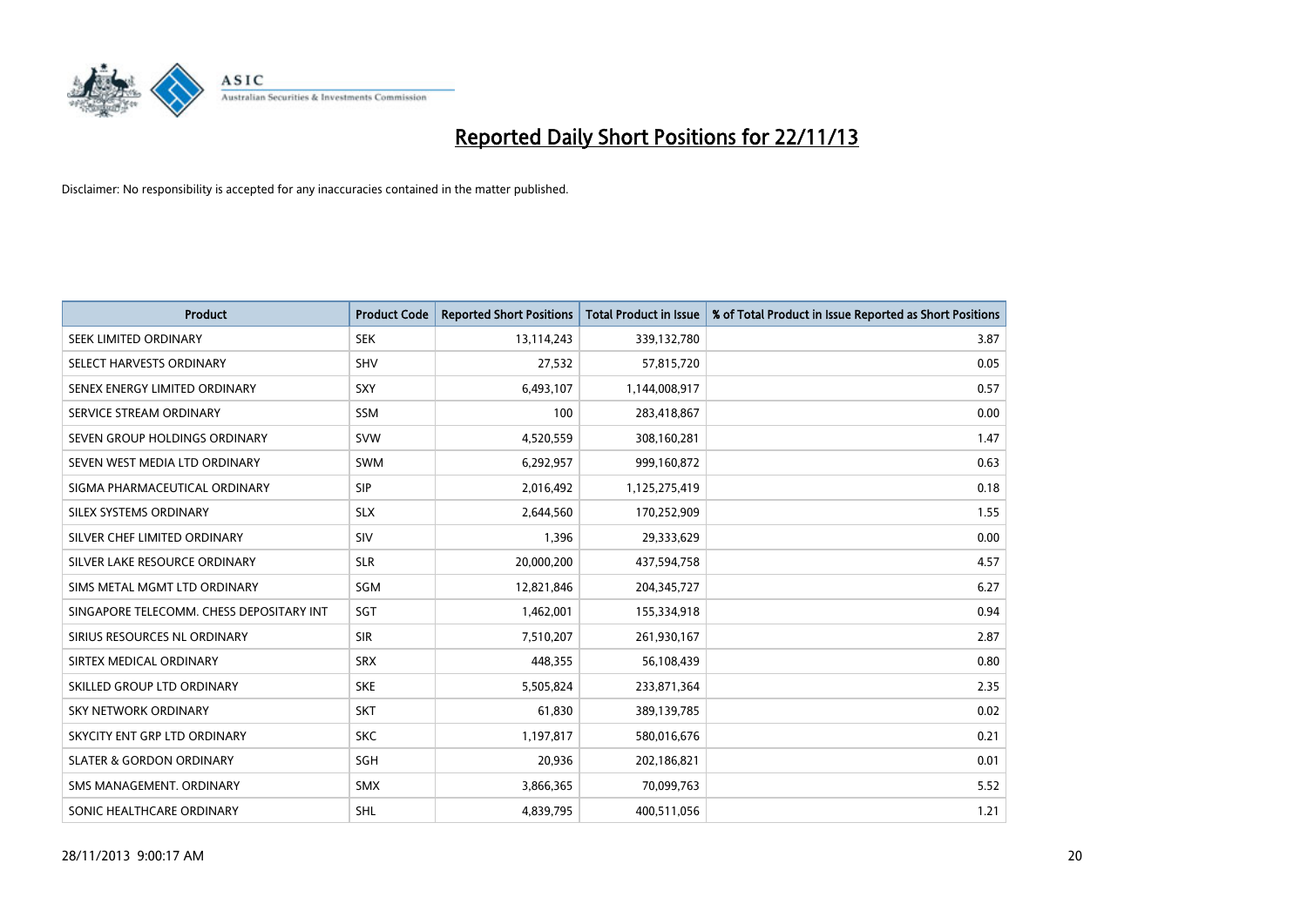

| <b>Product</b>                           | <b>Product Code</b> | <b>Reported Short Positions</b> | <b>Total Product in Issue</b> | % of Total Product in Issue Reported as Short Positions |
|------------------------------------------|---------------------|---------------------------------|-------------------------------|---------------------------------------------------------|
| SOUL PATTINSON (W.H) ORDINARY            | SOL                 | 88,899                          | 239,395,320                   | 0.04                                                    |
| SOUTH BOULDER MINES ORDINARY             | <b>STB</b>          | 1                               | 127,952,826                   | 0.00                                                    |
| SP AUSNET STAPLED SECURITIES             | SPN                 | 40,591,793                      | 3,376,325,523                 | 1.20                                                    |
| SPARK INFRASTRUCTURE STAPLED NOTE & UNIT | SKI                 | 48,301,095                      | 1,326,734,264                 | 3.64                                                    |
| SPDR 200 FUND ETF UNITS                  | <b>STW</b>          | 124,548                         | 43,778,688                    | 0.28                                                    |
| SPDR 200 RESOURCES ETF UNITS             | <b>OZR</b>          | 66,188                          | 1,501,132                     | 4.41                                                    |
| SPDR SMALL ORDS ETF UNITS                | SSO                 | 199,018                         | 800,855                       | 24.85                                                   |
| SPECIALTY FASHION ORDINARY               | <b>SFH</b>          | 50,869                          | 192,236,121                   | 0.03                                                    |
| ST BARBARA LIMITED ORDINARY              | SBM                 | 15,126,685                      | 488,074,077                   | 3.10                                                    |
| STARPHARMA HOLDINGS ORDINARY             | SPL                 | 14,879,357                      | 284,164,948                   | 5.24                                                    |
| STEADFAST GROUP LTD ORDINARY             | <b>SDF</b>          | 322,145                         | 500,971,408                   | 0.06                                                    |
| STHN CROSS MEDIA ORDINARY                | <b>SXL</b>          | 9,120,978                       | 705,099,800                   | 1.29                                                    |
| STOCKLAND UNITS/ORD STAPLED              | <b>SGP</b>          | 12,330,779                      | 2,305,750,747                 | 0.53                                                    |
| STRAITS RES LTD. ORDINARY                | SRQ                 | 31,522                          | 1,164,150,159                 | 0.00                                                    |
| STRIKE ENERGY LTD ORDINARY               | <b>STX</b>          | 5,000                           | 706,519,664                   | 0.00                                                    |
| STW COMMUNICATIONS ORDINARY              | SGN                 | 1,160,527                       | 403,828,512                   | 0.29                                                    |
| SUNCORP GROUP LTD ORDINARY               | <b>SUN</b>          | 4,221,722                       | 1,286,600,980                 | 0.33                                                    |
| SUNDANCE ENERGY ORDINARY                 | <b>SEA</b>          | 710,183                         | 462,611,982                   | 0.15                                                    |
| SUNDANCE RESOURCES ORDINARY              | SDL                 | 59,014,657                      | 3,073,110,985                 | 1.92                                                    |
| SUNLAND GROUP LTD ORDINARY               | <b>SDG</b>          | 76,323                          | 181,710,087                   | 0.04                                                    |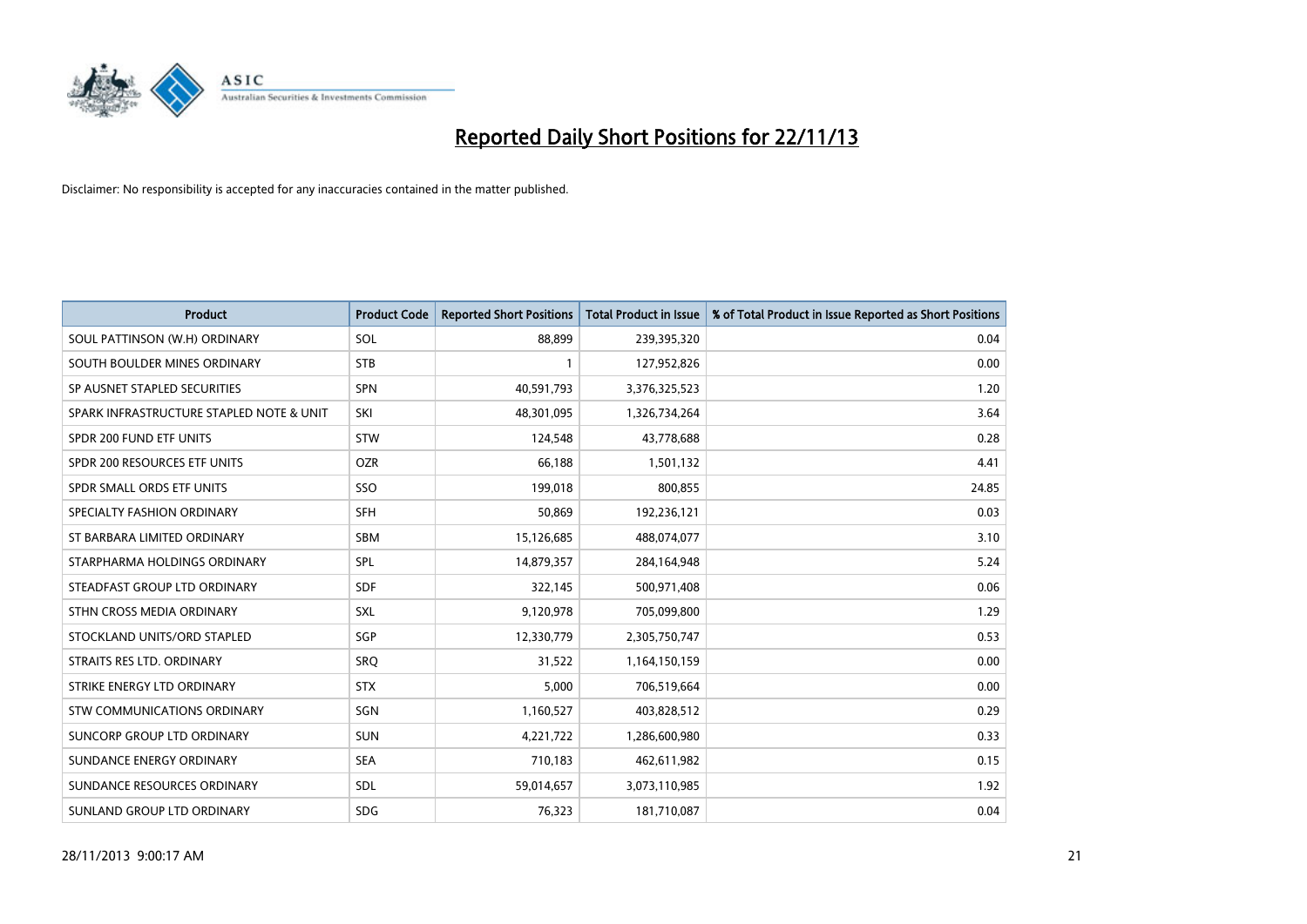

| <b>Product</b>                      | <b>Product Code</b> | <b>Reported Short Positions</b> | <b>Total Product in Issue</b> | % of Total Product in Issue Reported as Short Positions |
|-------------------------------------|---------------------|---------------------------------|-------------------------------|---------------------------------------------------------|
| SUPER RET REP LTD ORDINARY          | <b>SUL</b>          | 1,307,117                       | 196,731,620                   | 0.66                                                    |
| SYD AIRPORT STAPLED US PROHIBIT.    | <b>SYD</b>          | 21,492,447                      | 2,194,322,759                 | 0.98                                                    |
| SYRAH RESOURCES ORDINARY            | <b>SYR</b>          | 2,429,552                       | 148,410,123                   | 1.64                                                    |
| TABCORP HOLDINGS LTD ORDINARY       | <b>TAH</b>          | 21,052,516                      | 754,274,706                   | 2.79                                                    |
| <b>TANAMI GOLD NL ORDINARY</b>      | <b>TAM</b>          | 678,915                         | 587,548,523                   | 0.12                                                    |
| TANAMI GOLD NL RIGHTS 11-DEC-13 DEF | <b>TAMRA</b>        | 178,877                         | 587,548,523                   | 0.03                                                    |
| TAP OIL LIMITED ORDINARY            | <b>TAP</b>          | 182,424                         | 241,608,606                   | 0.08                                                    |
| TASSAL GROUP LIMITED ORDINARY       | <b>TGR</b>          | 73,151                          | 146,507,029                   | 0.05                                                    |
| <b>TATTS GROUP LTD ORDINARY</b>     | <b>TTS</b>          | 10,216,263                      | 1,416,867,821                 | 0.72                                                    |
| TELECOM CORPORATION ORDINARY        | <b>TEL</b>          | 6,825,534                       | 1,824,093,017                 | 0.37                                                    |
| TELSTRA CORPORATION. ORDINARY       | <b>TLS</b>          | 9,987,404                       | 12,443,074,357                | 0.08                                                    |
| TEN NETWORK HOLDINGS ORDINARY       | <b>TEN</b>          | 145,485,180                     | 2,586,970,845                 | 5.62                                                    |
| TERANGA GOLD CORP CDI 1:1           | <b>TGZ</b>          | 51,164                          | 171,381,816                   | 0.03                                                    |
| TFS CORPORATION LTD ORDINARY        | <b>TFC</b>          | 92,568                          | 282,157,408                   | 0.03                                                    |
| THE REJECT SHOP ORDINARY            | <b>TRS</b>          | 2,187,814                       | 28,826,248                    | 7.59                                                    |
| THORN GROUP LIMITED ORDINARY        | <b>TGA</b>          | 25,400                          | 148,897,155                   | 0.02                                                    |
| TIGER RESOURCES ORDINARY            | TGS                 | 1,302,953                       | 774,770,269                   | 0.17                                                    |
| TITAN ENERGY SERVICE ORDINARY       | <b>TTN</b>          | 3,228                           | 48,866,894                    | 0.01                                                    |
| TOLL HOLDINGS LTD ORDINARY          | <b>TOL</b>          | 26,058,200                      | 717,133,875                   | 3.63                                                    |
| TORO ENERGY LIMITED ORDINARY        | <b>TOE</b>          | 139,845                         | 1,481,936,676                 | 0.01                                                    |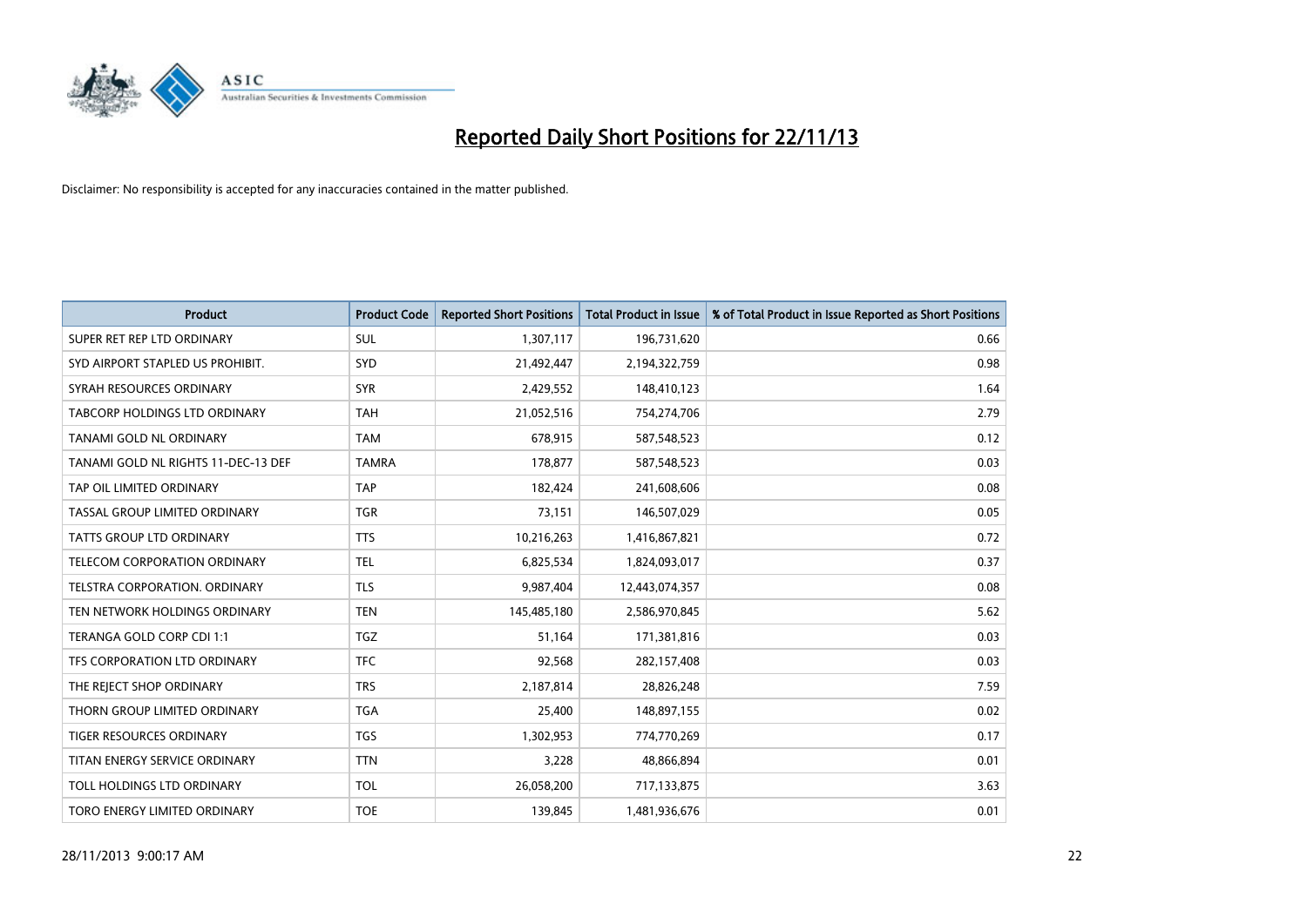

| <b>Product</b>                        | <b>Product Code</b> | <b>Reported Short Positions</b> | <b>Total Product in Issue</b> | % of Total Product in Issue Reported as Short Positions |
|---------------------------------------|---------------------|---------------------------------|-------------------------------|---------------------------------------------------------|
| TOX FREE SOLUTIONS ORDINARY           | <b>TOX</b>          | 1,335,774                       | 133,242,359                   | 1.00                                                    |
| TPG TELECOM LIMITED ORDINARY          | <b>TPM</b>          | 2,479,727                       | 793,808,141                   | 0.31                                                    |
| <b>TRADE ME GROUP ORDINARY</b>        | <b>TME</b>          | 523,211                         | 396,261,129                   | 0.13                                                    |
| TRANSFIELD SERVICES ORDINARY          | <b>TSE</b>          | 43,375,089                      | 512,457,716                   | 8.46                                                    |
| TRANSPACIFIC INDUST, ORDINARY         | <b>TPI</b>          | 24,331,474                      | 1,578,563,490                 | 1.54                                                    |
| TRANSURBAN GROUP TRIPLE STAPLED SEC.  | <b>TCL</b>          | 2,658,818                       | 1,485,500,376                 | 0.18                                                    |
| <b>TREASURY GROUP ORDINARY</b>        | <b>TRG</b>          | 25,914                          | 23,070,755                    | 0.11                                                    |
| TREASURY WINE ESTATE ORDINARY         | <b>TWE</b>          | 34,227,442                      | 647,227,144                   | 5.29                                                    |
| TROY RESOURCES LTD ORDINARY           | <b>TRY</b>          | 344,316                         | 167,730,292                   | 0.21                                                    |
| TWENTY-FIRST FOX INC A NON-VOTING CDI | <b>FOXLV</b>        | 1,133,656                       | 14,061,315                    | 8.06                                                    |
| TWENTY-FIRST FOX INC B VOTING CDI     | <b>FOX</b>          | 476,267                         | 209,205,592                   | 0.23                                                    |
| UGL LIMITED ORDINARY                  | UGL                 | 18,429,162                      | 166,511,240                   | 11.07                                                   |
| UXC LIMITED ORDINARY                  | <b>UXC</b>          | 1,017,289                       | 315,397,202                   | 0.32                                                    |
| <b>VENTURE MINERALS ORDINARY</b>      | <b>VMS</b>          | 193,000                         | 287,320,170                   | 0.07                                                    |
| VILLAGE ROADSHOW LTD ORDINARY         | <b>VRL</b>          | 365,065                         | 159,486,203                   | 0.23                                                    |
| VIRGIN AUS HLDG LTD ORDINARY          | <b>VAH</b>          | 128,007,427                     | 2,589,840,317                 | 4.94                                                    |
| VIRTUS HEALTH LTD ORDINARY            | <b>VRT</b>          | 3,429                           | 79,536,601                    | 0.00                                                    |
| VISION EYE INSTITUTE ORDINARY         | <b>VEI</b>          | 235,089                         | 160,759,740                   | 0.15                                                    |
| <b>VOCUS COMMS LTD ORDINARY</b>       | <b>VOC</b>          | 10,450                          | 80,630,790                    | 0.01                                                    |
| WARRNAMBOOL CHEESE ORDINARY           | <b>WCB</b>          | 39,999                          | 55,969,511                    | 0.07                                                    |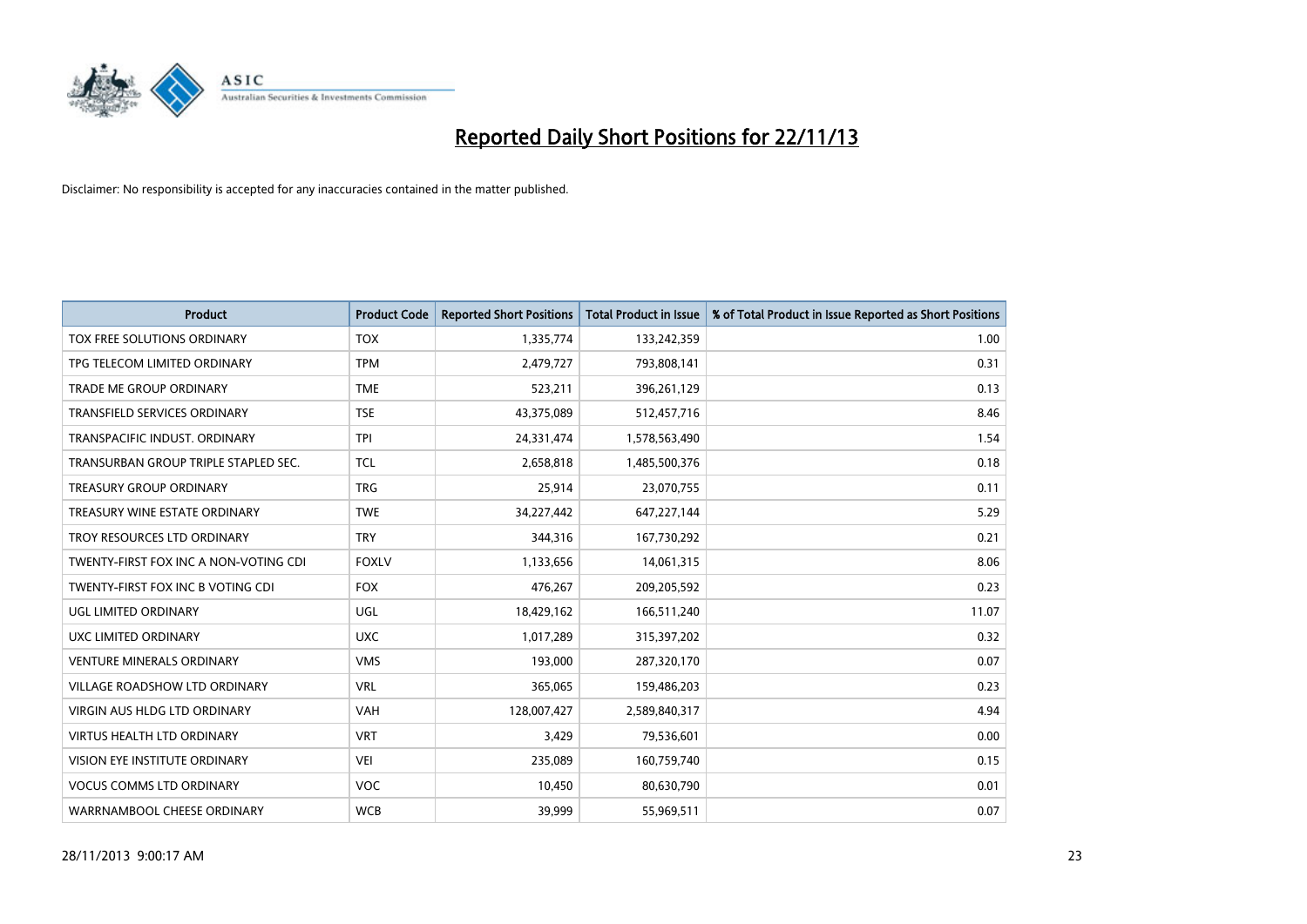

| <b>Product</b>                          | <b>Product Code</b> | <b>Reported Short Positions</b> | <b>Total Product in Issue</b> | % of Total Product in Issue Reported as Short Positions |
|-----------------------------------------|---------------------|---------------------------------|-------------------------------|---------------------------------------------------------|
| <b>WATPAC LIMITED ORDINARY</b>          | <b>WTP</b>          | 33,127                          | 184,332,526                   | 0.02                                                    |
| WEBJET LIMITED ORDINARY                 | <b>WEB</b>          | 1,554,502                       | 79,397,959                    | 1.96                                                    |
| WESFARMERS LIMITED DEFERRED SETTLEMENT  | WESDA               | 34,436,628                      | 994,208,011                   | 3.46                                                    |
| WESFARMERS LIMITED PART PROTECT DEF SET | WESDC               | 46,526                          | 148,636,387                   | 0.03                                                    |
| WESTERN AREAS LTD ORDINARY              | <b>WSA</b>          | 21,212,403                      | 196,862,806                   | 10.78                                                   |
| WESTERN DESERT RES. ORDINARY            | <b>WDR</b>          | 2,400,982                       | 443,069,723                   | 0.54                                                    |
| WESTFIELD GROUP ORD/UNIT STAPLED SEC    | <b>WDC</b>          | 6,833,833                       | 2,113,501,814                 | 0.32                                                    |
| WESTFIELD RETAIL TST UNIT STAPLED       | <b>WRT</b>          | 30,148,814                      | 2,979,214,029                 | 1.01                                                    |
| <b>WESTPAC BANKING CORP ORDINARY</b>    | <b>WBC</b>          | 24,847,935                      | 3,109,048,309                 | 0.80                                                    |
| WHITE ENERGY COMPANY ORDINARY           | <b>WEC</b>          | 10,389                          | 322,974,494                   | 0.00                                                    |
| WHITEHAVEN COAL ORDINARY                | <b>WHC</b>          | 83,393,974                      | 1,025,692,710                 | 8.13                                                    |
| WIDE BAY AUST LTD ORDINARY              | <b>WBB</b>          | 24,901                          | 36,238,600                    | 0.07                                                    |
| WINDIMURRA VANADIUM ORDINARY            | <b>WVL</b>          | 20,461                          | 19,284,366                    | 0.11                                                    |
| WOODSIDE PETROLEUM ORDINARY             | <b>WPL</b>          | 2,208,126                       | 823,910,657                   | 0.27                                                    |
| WOOLWORTHS LIMITED ORDINARY             | <b>WOW</b>          | 3,421,669                       | 1,254,397,683                 | 0.27                                                    |
| <b>WORLEYPARSONS LTD ORDINARY</b>       | <b>WOR</b>          | 3,996,064                       | 243,480,720                   | 1.64                                                    |
| WOTIF.COM HOLDINGS ORDINARY             | <b>WTF</b>          | 8,559,075                       | 211,736,244                   | 4.04                                                    |
| YANCOAL AUST LTD CVR SHARES             | YALN                | 5,589                           | 87,645,184                    | 0.01                                                    |
| YANCOAL AUST LTD ORDINARY               | YAL                 | 91,412                          | 994,216,659                   | 0.01                                                    |
| <b>YTC RESOURCES ORDINARY</b>           | <b>YTC</b>          | 83,743                          | 267,919,890                   | 0.03                                                    |